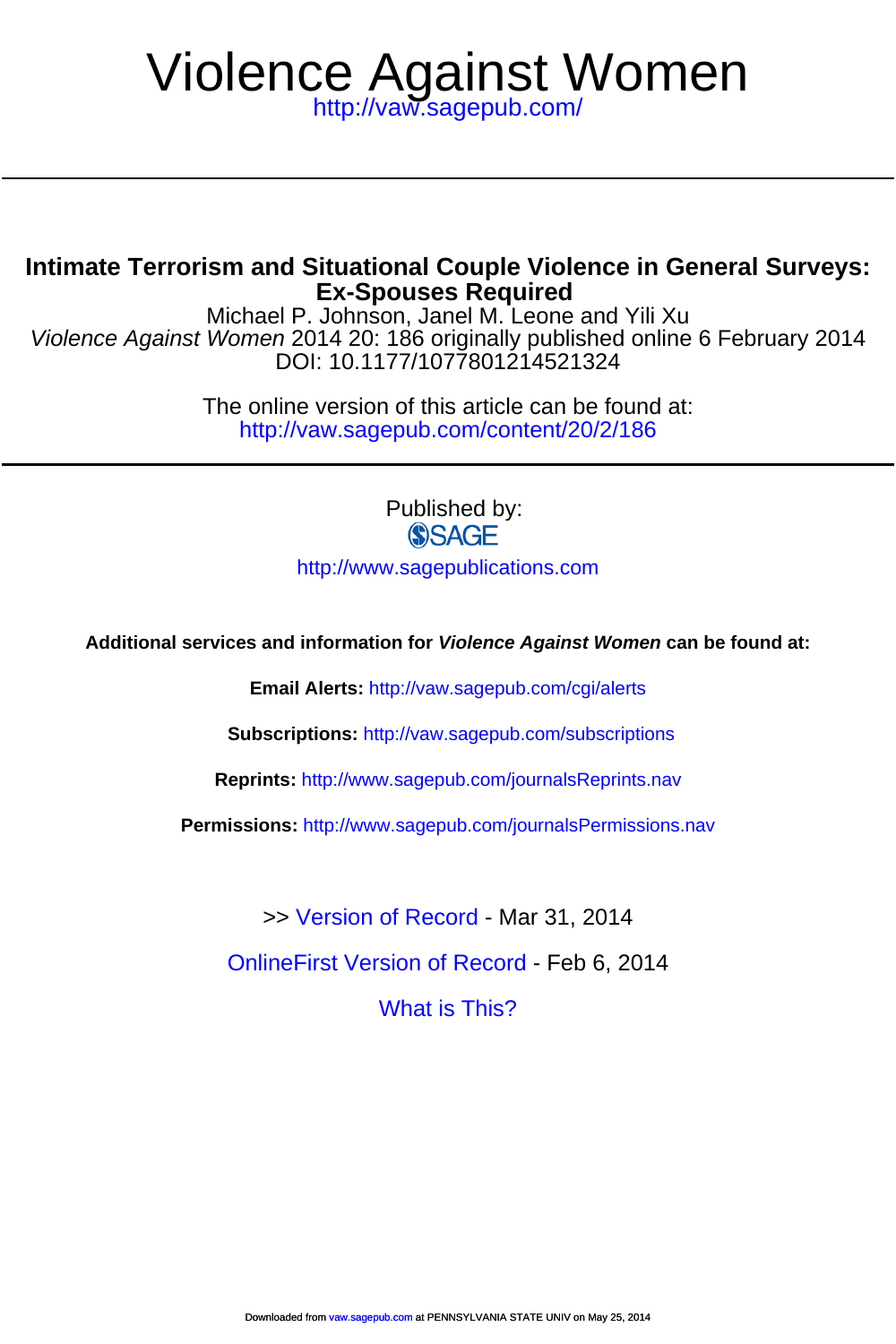# **Intimate Terrorism and Situational Couple Violence in General Surveys: Ex-Spouses Required**

Violence Against Women 2014, Vol. 20(2) 186–207 © The Author(s) 2014 Reprints and permissions: sagepub.com/journalsPermissions.nav DOI: 10.1177/1077801214521324 vaw.sagepub.com



# Michael P. Johnson<sup>1</sup>, Janel M. Leone<sup>2</sup>, and Yili Xu<sup>3</sup>

#### **Abstract**

In this article, we argue that past efforts to distinguish among types of intimate partner violence in general survey data have committed a critical error—using data on current spouses to develop operationalizations of intimate terrorism and situational couple violence. We use ex-spouse data from the National Violence Against Women Survey (NVAWS) to develop new operationalizations. We then demonstrate that NVAWS *current* spouse data contain little intimate terrorism; we argue that this is likely to be the case for all general surveys. In addition, the ex-spouse data confirm past findings regarding a variety of differences between intimate terrorism and situational couple violence, including those predicted by feminist theories.

#### **Keywords**

intimate partner violence, intimate terrorism, situational couple violence

For over three decades, and continuing today, data from general surveys documenting the alleged gender symmetry of "domestic violence" have been presented as evidence that feminist theories of intimate partner violence are wrong (Archer, 2000; D. G. Dutton, Hamel, & Aaronson, 2010; D. G. Dutton & Nicholls, 2005; Fergusson, Horwood, & Ridder, 2005; Steinmetz, 1977-1978). However, since 1993 Johnson and his colleagues have argued that the use of survey data as a rebuttal to feminist theories of intimate partner violence is inappropriate because survey data do not include the

1The Pennsylvania State University, State College, USA

**Corresponding Author:**

Michael P. Johnson, The Pennsylvania State University, 1155 Oneida St., State College, PA 16801, USA. Email: [mpj@psu.edu](mailto:mpj@psu.edu)

<sup>2</sup>The Sage Colleges, Troy, NY, USA

<sup>3</sup>Syracuse University, NY, USA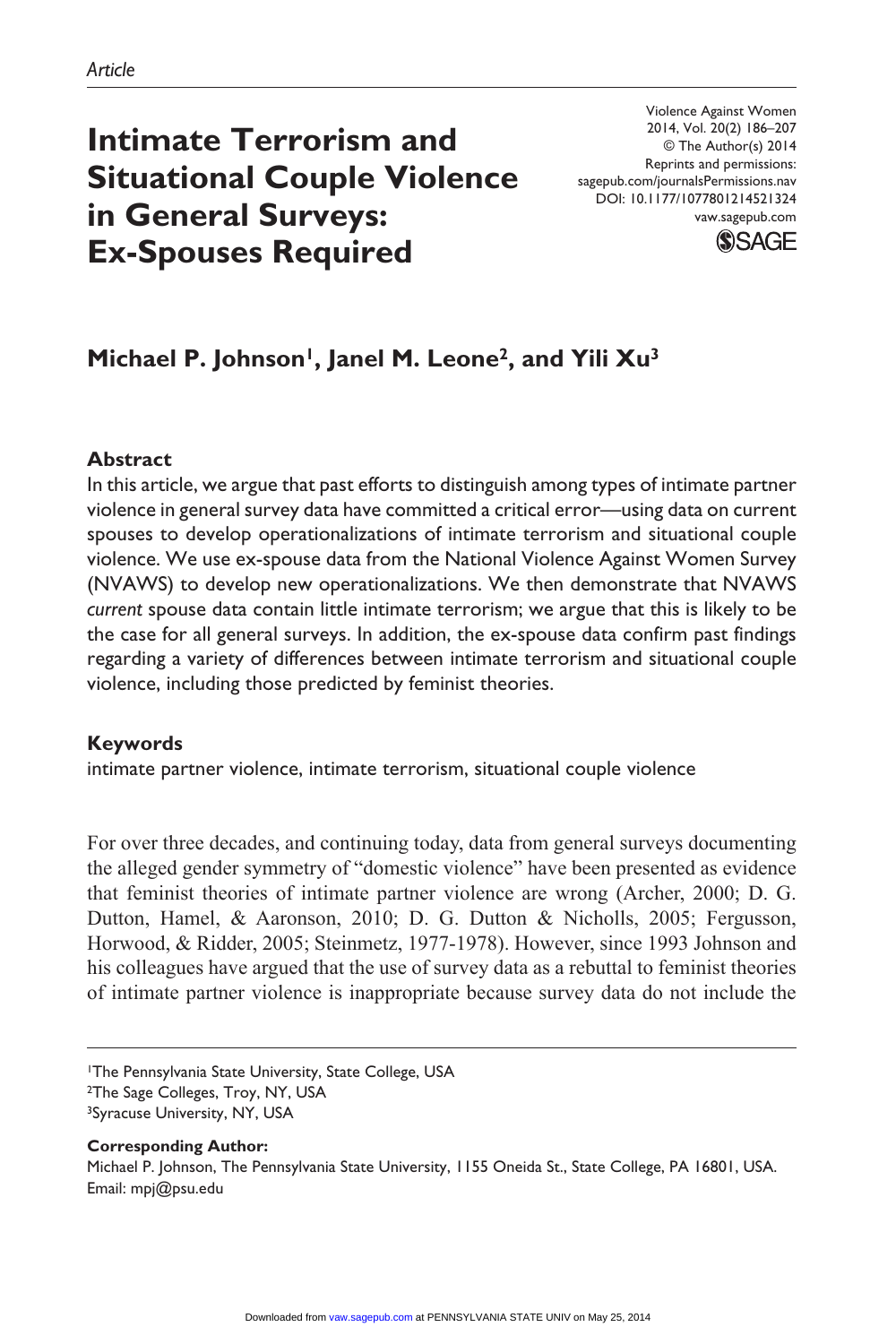coercive controlling violence to which the feminist theories refer and which the public associates with the term domestic violence (M. P. Johnson, 1993, 1995; M. P. Johnson & Leone, 2005). This feminist argument against the relevance of survey data hinges upon two assertions. First, intimate partner violence is not a unitary phenomenon. There are three major types of such violence and their relationship to gender differs dramatically (M. P. Johnson, 2007). Second, the type of intimate partner violence that feminists argue is rooted in patriarchal attitudes and institutions is rare in survey data, showing up primarily in data from agencies such as hospitals, courts, law enforcement, and shelters (M. P. Johnson, 1995).

# **Types of Intimate Partner Violence**

Johnson's typology of intimate partner violence is based in the nature of the control context of the relationship in which the violence takes place (M. P. Johnson, 2007). In his terms, *intimate terrorism* is violence embedded in a relationship context of general coercive control. Intimate terrorism is the violence to which feminist theories refer, in which one partner uses violence and other coercive control tactics to attempt to take general control over his or her partner. Johnson draws upon gender theory to argue that although such coercive controlling violence can be perpetrated by either men or women in heterosexual or same-sex relationships, it will be most common in heterosexual relationships, where it is primarily male-perpetrated (M. P. Johnson, 2007). The second type of intimate partner violence, *violent resistance*, arises when the target of intimate terrorism uses violence in response to the coercive controlling violence of her partner. In heterosexual relationships, violent resistance is used primarily by women. The third major type is *situational couple violence*, which arises in the context of specific conflicts that turn into arguments that escalate to verbal aggression and, ultimately, to physical violence. Johnson argues that the perpetration of situational couple violence is roughly gender symmetric and that it is probably as likely to occur in same-sex as in heterosexual relationships (M. P. Johnson, 2006b).1

# *The Methodological Conundrum*

The heart of the argument against the relevance of survey data for tests of feminist theories of intimate partner violence is that intimate terrorism and violent resistance (the focus of feminist theories) are rare relative to situational couple violence in general survey data. They are rare not only because situational couple violence is by far the most common form of intimate partner violence but also because the perpetrators and the victims of intimate terrorism are likely to refuse to participate in such surveys—the former because they do not wish to implicate themselves, and the latter because they fear retribution from their partner (M. P. Johnson, 1995). Thus, when survey data are used without differentiating among types of partner violence, the data are dominated by a type of violence (situational couple violence) that the feminist theories predict will be largely gender symmetric. Although Archer's (2000)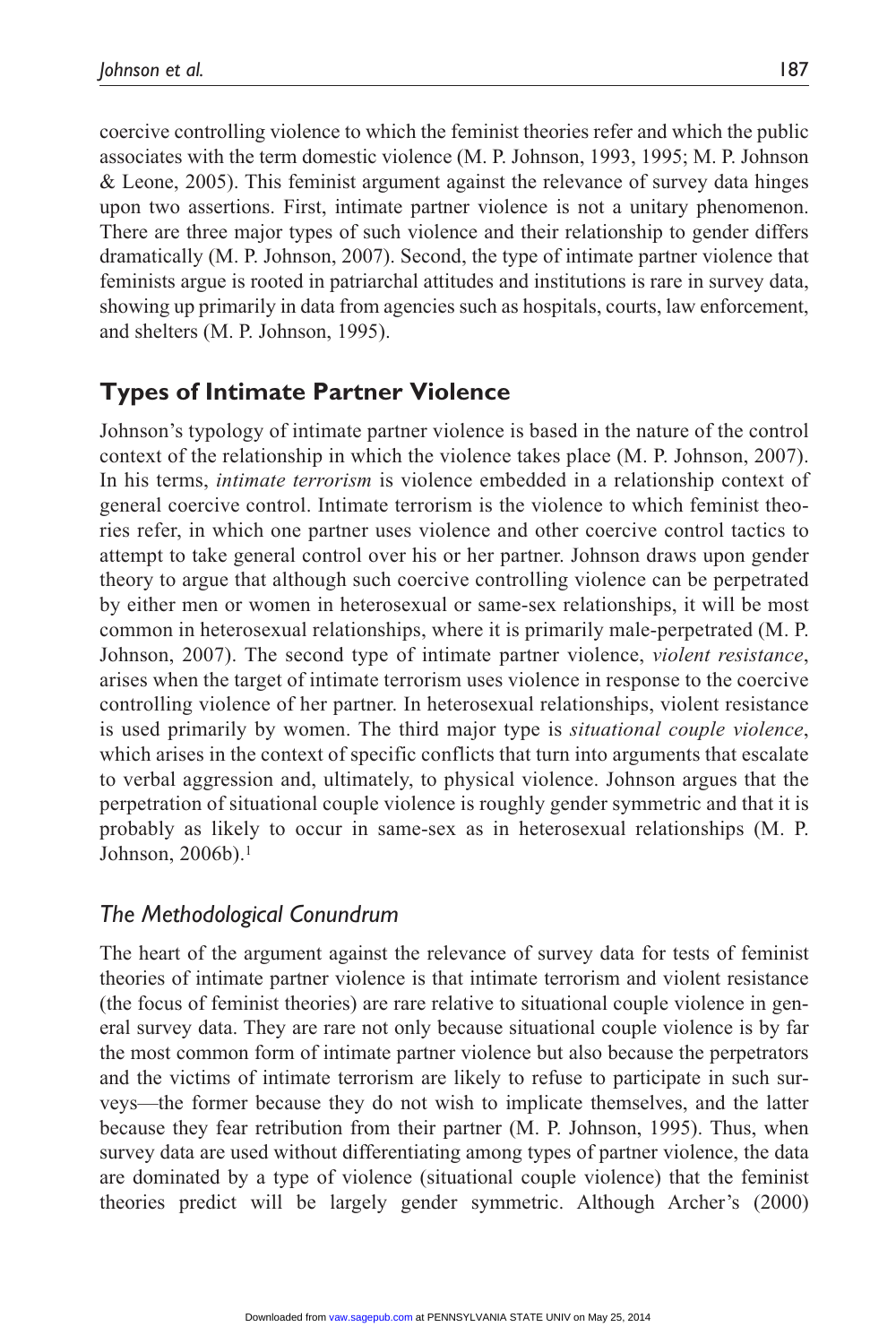meta-analysis is much cited for his general conclusion that men and women are about equally likely to be violent in the studies that he surveyed, it is less often noted that he found a strong interaction of this gender effect with type of sample. Although the general survey samples included in his meta-analysis found men and women to be equally likely to be violent, the few agency samples that he included in his review found men to be the primary perpetrators by far (Archer, 2000). We would argue that this is because survey data include little or no intimate terrorism and that such data therefore have no bearing on the feminist argument that intimate terrorism is rooted in patriarchal attitudes and institutions and is therefore primarily male-perpetrated.

The most compelling evidence supporting these arguments comes from studies using mixed sampling strategies that produce samples that include reasonable numbers of intimate terrorism/violent resistance and situational couple violence. For example, Johnson, using data from Frieze's 1970s Pittsburgh study (Frieze & Browne, 1989), demonstrated that (a) the violence in agency samples (courts and shelters) is dominated by intimate terrorism/violent resistance, whereas data from a general sample is dominated by situational couple violence, and (b) intimate terrorism is largely male-perpetrated, violent resistance is used primarily by women, and situational couple violence is roughly gender symmetric (M. P. Johnson, 2001, 2006a). In England, Graham-Kevan and Archer (2003a, 2003b), using similarly constructed mixed samples but different operationalizations, found essentially the same patterns.

The finding in these studies that there is at least some intimate terrorism in general samples (14% of the male violence in the Pittsburgh general sample, 12% in the British general sample) has encouraged some researchers to attempt to study both intimate terrorism and situational couple violence in general survey data. We feel, however, that such analyses are extremely problematic. The predicament is that to date there has been no straightforward way to distinguish intimate terrorism (coercive controlling violence) from situational couple violence (low control violence) in survey data for two reasons. First, no one has developed a standard cut-off for any of the control measures used in large-scale surveys. Second, the cluster analysis approach that has been used in the mixed-sample studies is not likely to be effective in the general survey context for the following reason. If a general survey sample has no cases or very few cases of intimate terrorism, a cluster analysis on control items will still provide a twocluster solution in which the two clusters look quite different from each other. However, the high control cluster is likely to contain mostly situational couple violence along with the few cases of true intimate terrorism. This leads to anomalous findings such as Johnson and Leone's (2005) finding that 35% of the male violence in the National Violence Against Women Survey (NVAWS) is intimate terrorism, or Graham-Kevan and Archer's (2005) findings that their so-called "intimate terrorists" were much less controlling than they had been in their own previous studies, and that intimate terrorism was much more gender symmetric than expected.

A recent article by Felson and Outlaw (2007), using the NVAWS data, suggested to us a solution to this problem with general survey data. It follows from our arguments that there should be little or no intimate terrorism in the NVAWS data, and Felson and Outlaw's finding that there is no relationship between controlling behavior and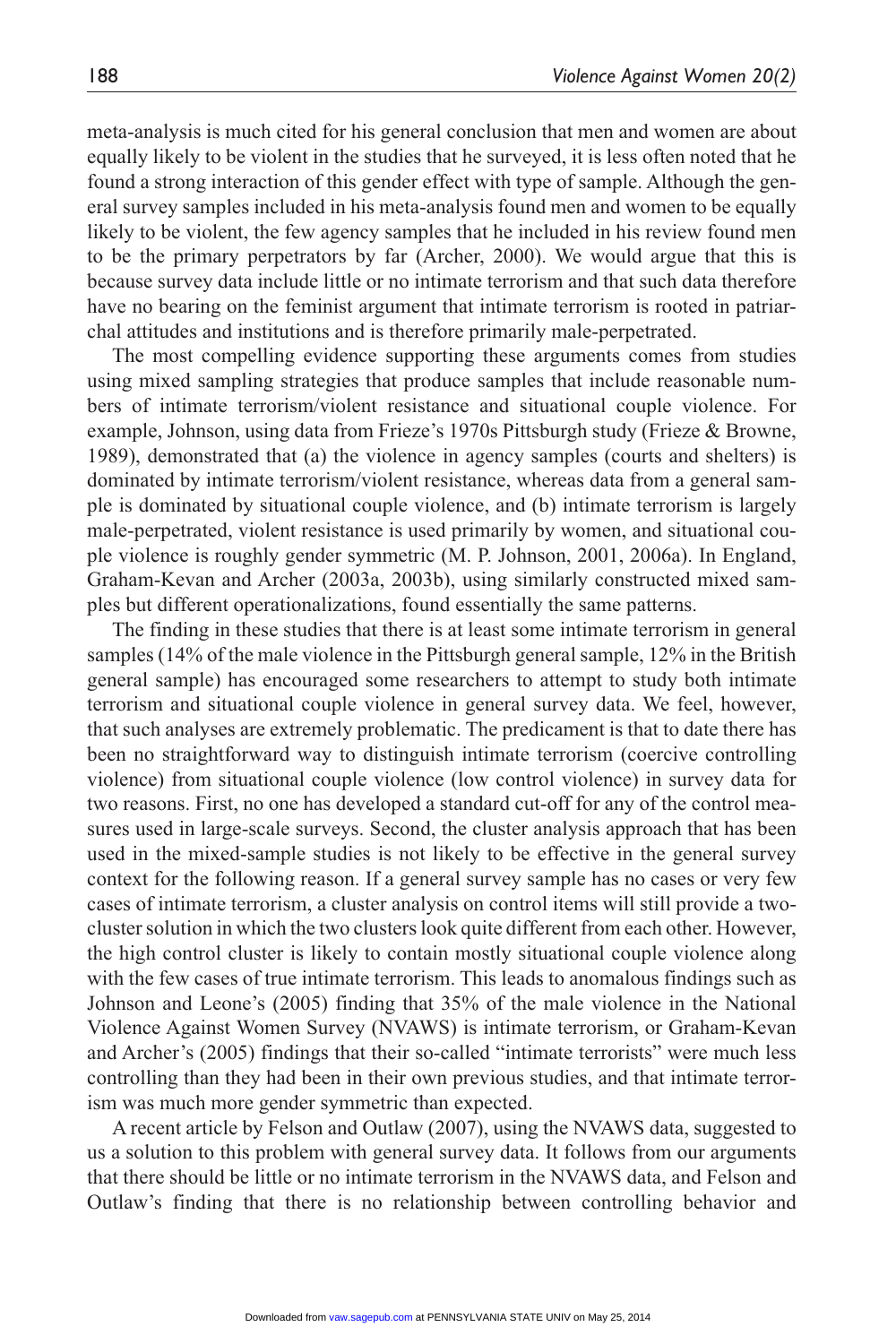violence in the NVAWS sample of current relationships is consistent with that view. However, their analysis of the NVAWS data on *previous* relationships showed a strong association between control and violence—for men but not for women. This is exactly what a feminist analysis would predict if there were a significant number of cases of intimate terrorism in the sample of previous relationships, but not in the sample of current relationships. We infer from Felson and Outlaw's findings that (a) there are a significant number of cases of intimate terrorism reported for previous relationships in the NVAWS, and (b) these cases are to be found primarily among violent men, not women. If we are correct in this inference, the NVAWS data *on previous relationships* offers an opportunity to develop an operationalization of the major types of intimate partner violence that is based on survey items that are now used regularly in research on intimate partner violence.

The current article reports analyses in which we use NVAWS data on ex-husbands to develop a survey operationalization that distinguishes between intimate terrorism and situational couple violence—the core concepts of Johnson's typology. We then apply this operationalization to data on current and previous husbands and wives to identify major differences between the two types of partner violence, including the gender differences that are of most interest to feminist theorists. Those differences are best understood through gender theory.

#### *Gender Theory and Intimate Terrorism*

For over two decades now, feminist sociologists have argued that gender must be understood as an institution, not merely an individual characteristic. Current versions of gender theory incorporate gender at all levels, from the individual level of sex differences in identities and attitudes (and even physical differences) through the situational construction of gender in social interaction to the gender structure of organizational and societal contexts (Ferree, Lorber, & Hess, 2000; Risman, 2004).

Our application of gender theory to intimate terrorism in heterosexual relationships leads us to hypothesize that it is primarily a matter of men abusing women, for at least the following reasons. First, the use of violence as one tactic in an attempt to exercise general control over one's partner requires more than the willingness to do violence. It requires a credible threat of a damaging violent response to non-compliance (M. A. Dutton & Goodman, 2005). Such a threat is, of course, more credible coming from a man than a woman simply because of the size difference in most heterosexual couples. Second, experience with violence and individual attitudes toward violence make such threats more likely and more credible from a man than from a woman. Put simply, the exercise of violence is more likely to be a part of boys' and men's experience than girls' and women's—in sports, fantasy play, and real-life conflict.

Third, individual misogyny and gender traditionalism are clearly implicated in intimate terrorism. Although critics of feminist theory often claim that there is no relationship between attitudes toward women and domestic violence (Felson, 2002), the research that has addressed this question in fact clearly supports the position that individual men's attitudes toward women affect the likelihood that they will be involved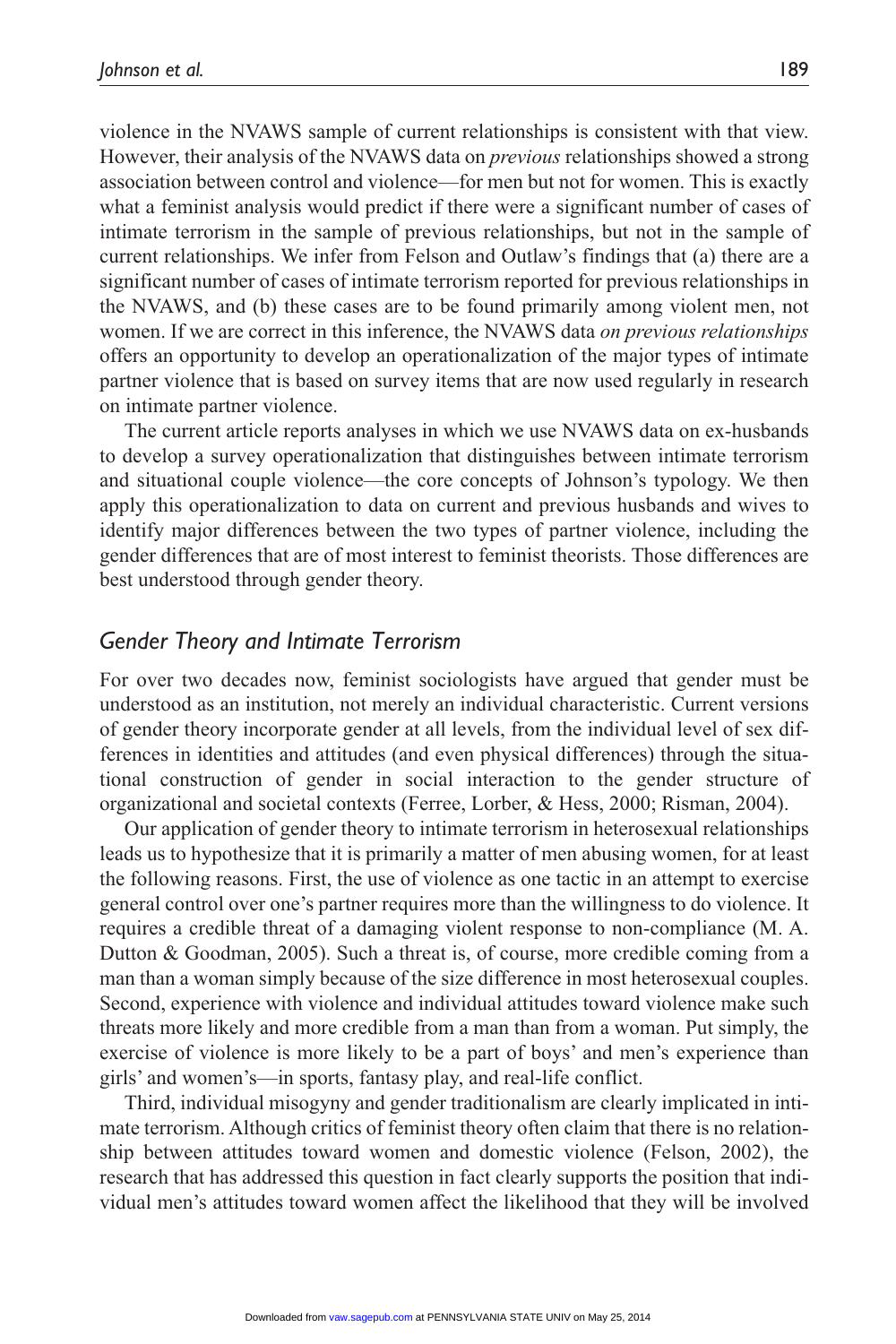in intimate terrorism. One example is Holtzworth-Munroe's work, which shows that both of her groups of intimate terrorists are more hostile toward women than are either non-violent men or men involved in situational couple violence (e.g., Holtzworth-Munroe, Meehan, Herron, Rehman, & Stuart, 2000). More generally, Sugarman and Frankel (1996) demonstrate the relationship between gender attitudes and intimate partner violence in their meta-analysis of the research on this question. They found that traditional men were more likely to be involved in attacks on their partners than were non-traditional men ( $d = .54$ ,  $p < .001$ ). The details of the Sugarman and Frankel (1996) review provide further support for the important role of attitudes toward women in intimate terrorism. They found that men's attitudes toward women were very strongly related to violence in studies using samples likely to be dominated by intimate terrorism  $(d = .80)$ , but not in studies that were likely to be dominated by situational couple violence (*d* = −.14). Of course, the patterns found by Holtzworth-Munroe and her colleagues and by Sugarman and Frankel are exactly what a feminist theory of domestic violence would predict. It is intimate terrorism, not situational couple violence, that involves the attempt to control one's partner, an undertaking supported by hostile or traditional attitudes toward women.

Fourth, at the level of social interaction rather than individual attitudes, our cultures of masculinity and femininity ensure that whatever the level of violence, its meaning will differ greatly depending on the gender of the perpetrator (Straus, 1999). When a woman slaps her husband in the heat of an argument, it is unlikely to be interpreted by him as a serious attempt to do him physical harm. Women's violence is less likely to injure, is taken less seriously, is less likely to produce fear, and is therefore less likely either to be intended as a control tactic or to be successful as one (Swan & Snow, 2002).2

Fifth, general social norms regarding intimate heterosexual partnerships, although certainly in the midst of considerable historical change, are heavily gendered and rooted in a patriarchal heterosexual model that validates men's power (R. E. Dobash & Dobash, 1979, 1992; Yllö & Bograd, 1988). These norms affect the internal functioning of all relationships, regardless of the partners' individual attitudes, because couples' social networks are often involved in shaping the internal workings of personal relationships (DeKeseredy, 1988; DeKeseredy & Schwartz, 1998; Klein & Milardo, 2000). When those networks support a male-dominant style of marriage or a view of marriage as a commitment "for better or worse," they can contribute to the entrapment of women in abusive relationships.

Finally, the gendering of the broader social context within which the relationship is embedded affects the resources the partners can draw upon to shape the relationship and to cope with or escape from the violence. For example, the gender gap in wages can create an economic dependency that enhances men's control over women and contributes to women's entrapment in abusive relationships (Anderson, 2007). The societal assignment of caregiving responsibilities primarily to women further contributes to this economic dependency, placing women in a subordinate position within the family, and creating a context in which institutions that could be a source of support for abused women instead encourage them to stay in abusive relationships—for the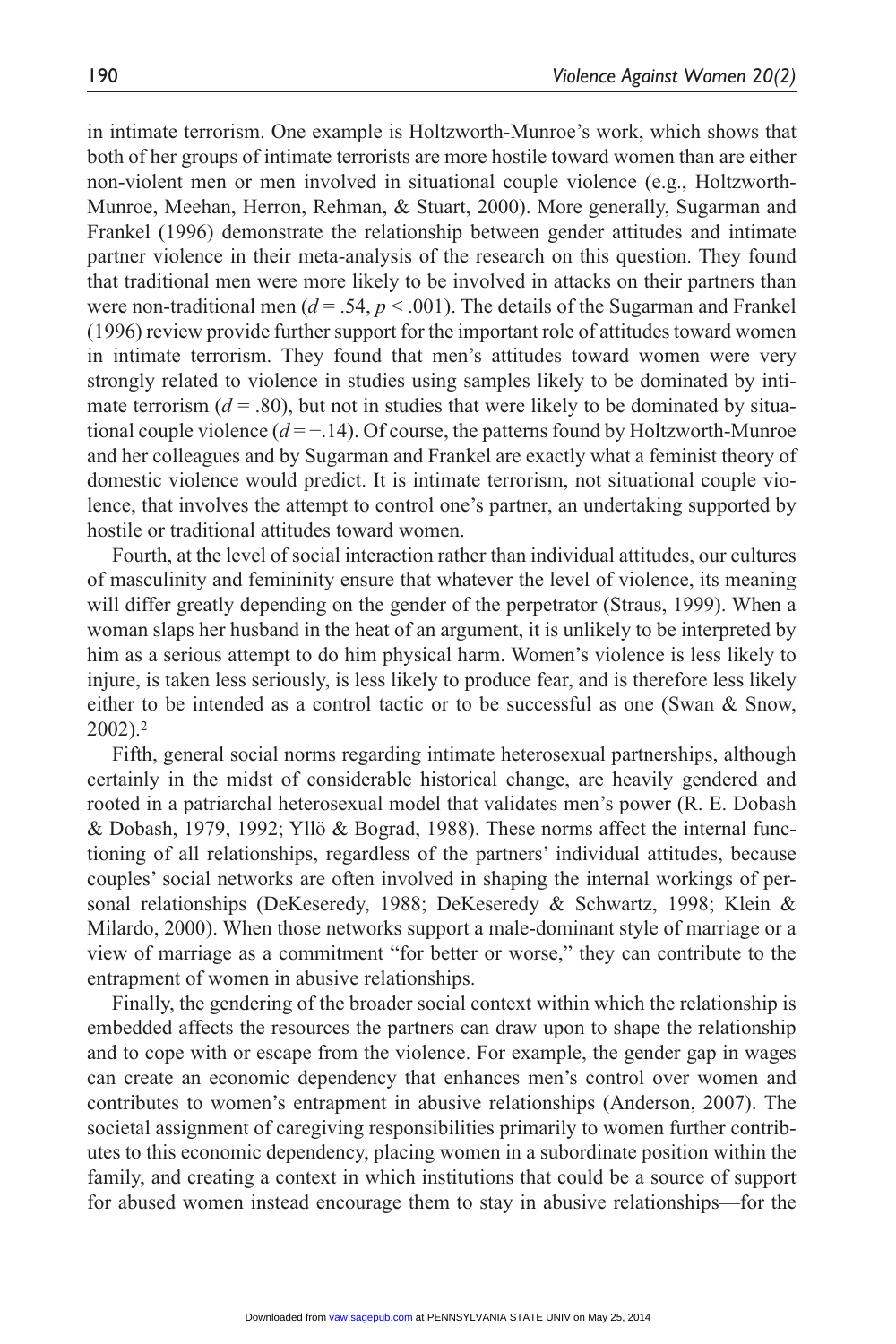sake of the children or for the sake of the marriage. Then there is the criminal justice system, heavily dominated by men, and involving a culture of masculinity that has not always been responsive to the problems of women experiencing intimate terrorism, which is often treated as if it were situational couple violence (Buzawa, 2003; R. E. Dobash & Dobash, 1992).

# *Gender Theory and Situational Couple Violence*

It is not surprising that the institution of gender, in which male domination is a central element, is implicated in the structure of intimate terrorism, which is about coercive control. In contrast, situational couple violence, which is the most common type of partner violence, does not involve an attempt on the part of one partner to gain general control over the other, and by at least one criterion it appears to be more gender symmetric.

In situational couple violence, the violence is situationally provoked, as the tensions or emotions of a particular encounter lead one or both of the partners to resort to violence. Intimate relationships inevitably involve conflicts, and in some relationships one or more of those conflicts turns into one or more arguments that escalate into violence. The violence may be minor and singular, with one encounter at some point in the relationship escalating to the level that someone physically assaults the other, is immediately remorseful, apologizes, and never does it again. Or the violence could be a chronic problem, with one or both partners frequently resorting to violence, minor or severe, even homicidal. In general, there is considerable variability in the nature of situational couple violence, a variability that has not yet been explored adequately enough to allow us to make confident statements about its causes (M. P. Johnson, 2008).

Nevertheless, some researchers *have* made confident statements about one aspect of situational couple violence—its alleged gender symmetry.3 The myth of gender symmetry in situational couple violence has been supported by the widespread focus on a particularly narrow measure of symmetry, prevalence. Respondents in a survey are presented with a list of violent behaviors ranging from a push or a slap to an attack with a weapon. They are then asked to report how often they have committed each violent act against their partner (or their partner against them) in the previous 12 months. "Prevalence of partner violence" is then defined as the percentage of a group (e.g., men or women) who have committed at least one of the acts (or of some subset of the acts) at least once in the previous 12 months. The gender symmetry of situational couple violence is gender symmetry only in this narrow sense. For example, in the 1975 National Survey of Family Violence that initiated the gender symmetry debate, 13% of women and 11% of men had committed at least one of the violent acts listed in the Conflict Tactics Scales (CTS; Steinmetz, 1977-1978). However, by most other measures of the nature of the violence, such as the specific acts engaged in, the injuries produced, the frequency of the violence, or the production of fear in one's partner, situational couple violence is not gender symmetric. Men's situational couple violence involves more incidents and more injuries, and produces more fear than does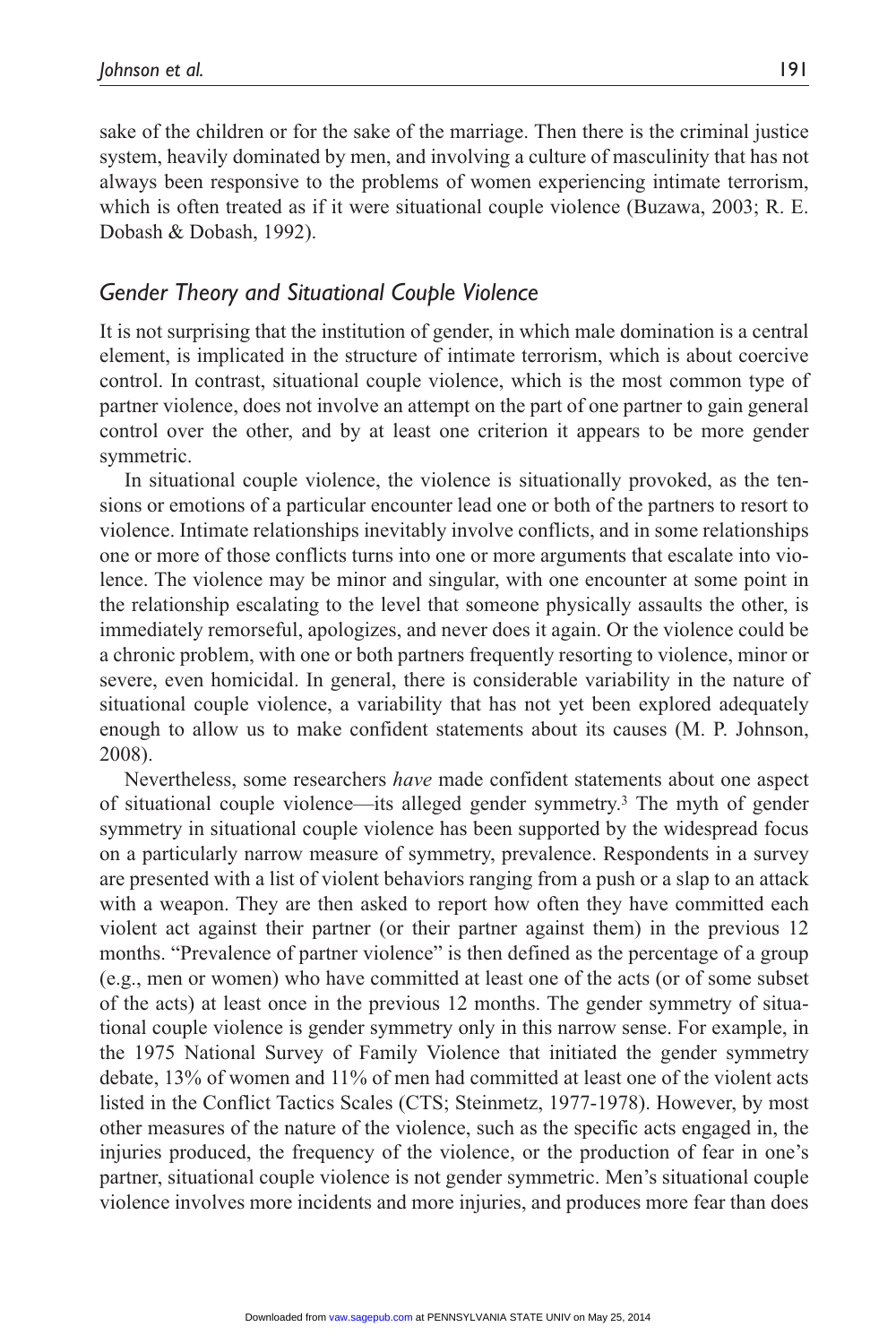women's situational couple violence (Archer, 2000; Brush, 1990; Hamberger & Guse, 2002; M. P. Johnson, 1999; Morse, 1995; Tjaden & Thoennes, 2000b).

Thus, although situational couple violence may not be as gendered as intimate terrorism and violent resistance, many of the gender factors discussed above are implicated in the patterning of situational couple violence. For example, in situational couple violence the likelihood of injury or fear is influenced by size differences. In addition, a slap from a woman is still perceived as an entirely different act than is one from a man. Furthermore, our cultures of masculinity and femininity contribute to communication problems within couples who are often associated with situational couple violence (M. P. Johnson, 2006b).

#### *General Hypotheses*

The discussion above leads to a number of general hypotheses that we can address once we have developed operationalizations of intimate terrorism and situational couple violence. First, there will be considerably more violence reported, and especially more intimate terrorism, for ex-spouses than for current spouses. Second, for exspouses intimate terrorism will be reported primarily for ex-husbands rather than exwives, and intimate terrorism will be more "severe" for ex-husbands than for ex-wives. Third, there will be little or no intimate terrorism reported for current spouses.

# **Method**

#### *Sample*

The data come from the NVAWS (Tjaden & Thoennes, 1999), a cross-sectional national random sample telephone interview examining several types of violence against women, including rape, physical assault, emotional abuse, and stalking. Data were collected in 1995-1996 from a national, random-digit sample of telephone households in the United States; 8,005 men and 8,000 women, 18 years of age or older, were interviewed. Respondents disclosing physical violence by a current or former spouse or cohabiting partner were asked to specify which spouse/partner victimized them (e.g., first former husband, current male live-in partner) and were questioned about the characteristics and consequences of their victimization, including the frequency and duration of the violence; the extent and nature of sustained injuries; their use of medical, mental health, and criminal justice services; and their time lost from routine activities (Tjaden & Thoennes, 2000a).

The sample for the current study includes female and male respondents who, at the time of data collection, reported that they were either currently married  $(n = 10,259)$ or were divorced and not remarried  $(n = 1,536)$ . Note that the proportion of currently divorced (and not remarried) respondents (13%) is slightly higher yet relatively consistent with 2001 Census Bureau data, indicating an approximate 10% proportion in the U.S. population (Kreider & Fields, 2001). We also limited our analyses to respondents who had complete data concerning physical violence committed by their current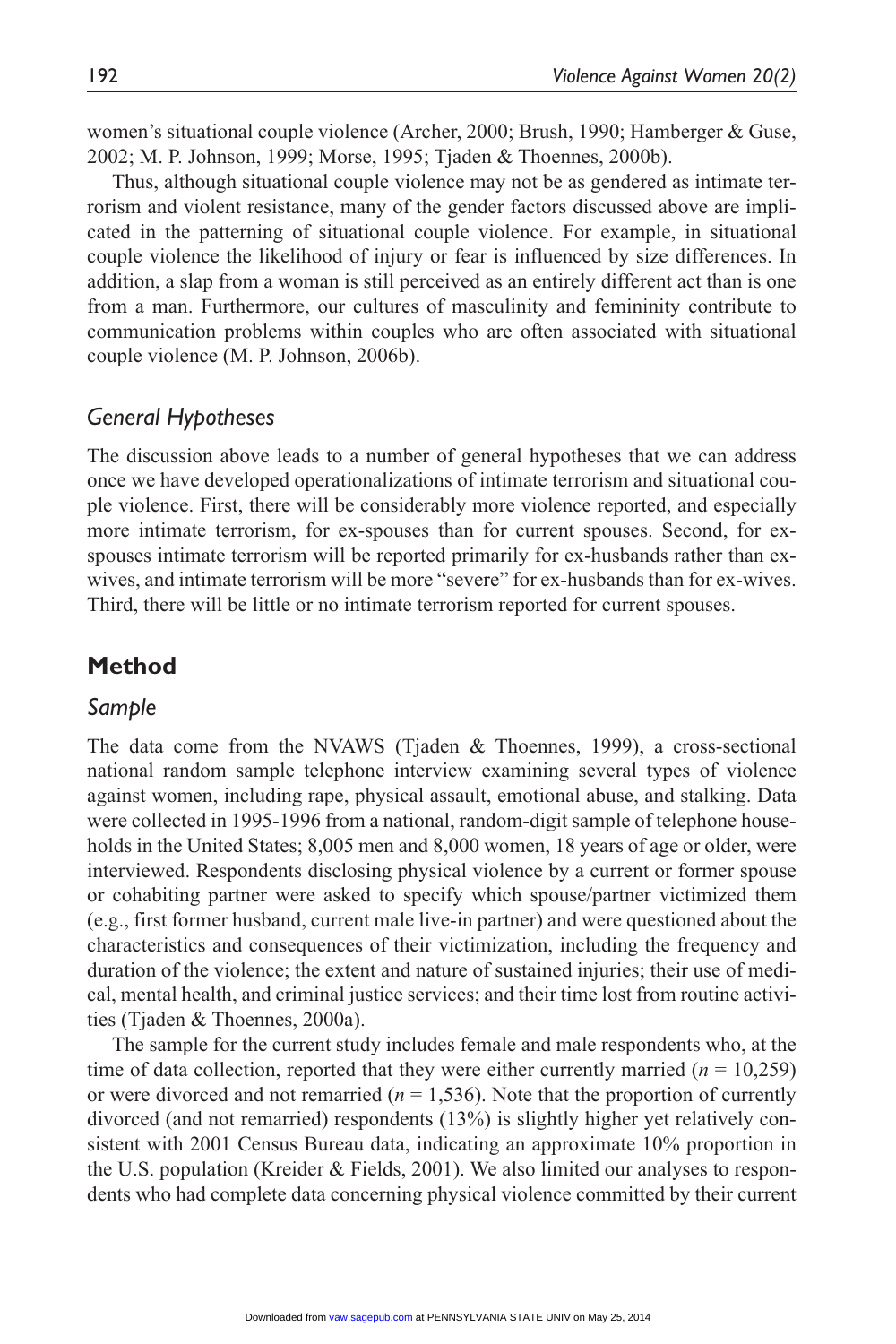spouse or first (most recent) ex-spouse and who had complete data for the 12-item Coercive Control Scale (see "Measures" section). These criteria yield a total sample of 4,498 respondents reporting on their first ex-spouse (2,436 women reporting on exhusbands and 2,062 men reporting on ex-wives), and 9,972 respondents reporting on their current spouse (4,846 women reporting on current husbands and 5,126 men reporting on current wives). Note that the proportion of currently married respondents who had ever been divorced was about 14%, which is consistent with 2001 Census Bureau data indicating an approximate 15% proportion (Kreider & Fields, 2001).

Respondents in the current study ranged in age from 18 to 97 ( $M = 46.91$ ,  $SD =$ 15.67). At the time of the survey, 60% of the respondents reported working full-time, 8% were employed part-time, 9% were homemakers, and 16% were retired. The other 7% were either in the military, students, or doing something else. Furthermore, 84% of the respondents reported themselves as White, 7% as African American, 2% as Asian, 4% as mixed race, and 1% as American Indian or Alaska Native. Ten percent of the respondents had not graduated from high school, 33% had earned a high school degree, 27% had some college education, 19% had earned a college degree, and 11% had completed postgraduate work. Because the current sample focuses on respondents who were either currently married or had been married, the overrepresentation of Whites and under-representation of African Americans is likely due to the higher rates of marriage among Whites in the United States.

#### *Measures*

Physical violence was assessed by responses to a 12-item version of the CTS (Straus, 1990a, 1990b). Respondents were asked whether their partner had ever done any of the following: (1) throw something at you that could hurt you; (2) push, grab, or shove you; (3) pull your hair; (4) slap or hit you; (5) kick or bite you; (6) choke or attempt to drown you; (7) hit you with an object; (8) beat you up; (9) threaten you with a gun; (10) threaten you with a knife or other weapon besides a gun; (11) use a gun on you; (12) use a knife or other weapon on you besides a gun. Cronbach's alpha for exspouses is .89, and the overall mean of the scale for the reported behavior of all exspouses is 2.16 ( $SD = 2.95$ ), with scores ranging from 0 to 12. Cronbach's alpha for current spouses is .88, and the overall mean of the scale for the reported behavior of all current spouses is  $1.18$  ( $SD = 2.28$ ), with scores ranging from 0 to 12. A dichotomous violence variable was created such that respondents who reported "No" on all of the items were coded "Non-Violent," and those who reported "Yes" on any of the items were coded "Violent."

We also created a Severe Violence Scale based on the items conventionally identified as severe violence. These items were choke or attempt to drown, hit you with an object, beat you up, threaten you with a gun, threaten you with a knife or other weapon besides a gun, use a gun on you, and use a knife or other weapon. The Severe Violence Scale score is the number of those seven items for which the respondent replied yes regarding the partner's behavior. Cronbach's alpha for ex-spouses is .80, with an overall mean of the scale for the reported behavior of all ex-spouses of .93 ( $SD = 1.59$ ),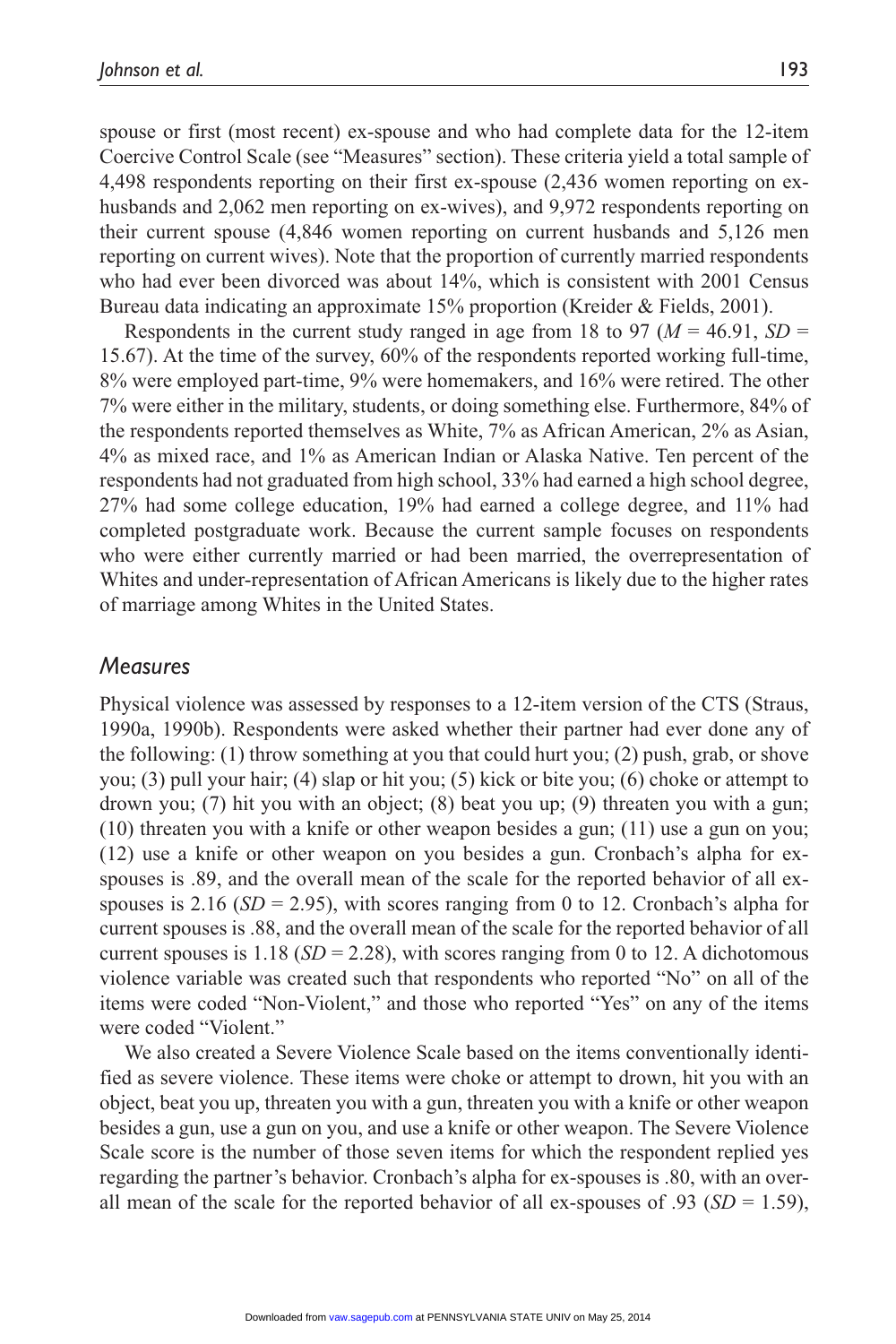with scores ranging from 0 to 7. Cronbach's alpha for current spouses is .80, and the overall mean of the scale for the reported behavior of all current spouses is .50 (*SD* = 1.22), with scores ranging from 0 to 7.

A Coercive Control Scale was constructed from a subset of the 12 survey items that dealt with non-violent control tactics used by the respondent's partner. Many of these items had been adopted from the Canadian Violence Against Women Survey (H. Johnson, 1996), and they closely resemble items included in the Psychological Maltreatment of Women Survey (Tolman, 1989). The 12 items, from which we ultimately chose nine, asked if the respondent's partner (1) has a hard time seeing things from your point of view, (2) is jealous or possessive, (3) tries to provoke arguments, (4) tries to limit your contact with family and friends, (5) insists on knowing who you are with at all times, (6) calls you names or puts you down in front of others, (7) makes you feel inadequate, (8) shouts or swears at you, (9) frightens you, (10) prevents you from knowing about or having access to the family income even when you ask, (11) prevents you from working outside the home, (12) insists on changing residences even when you don't need or want to? A reliability analysis of the 12 coercive control items using data regarding the behavior of ex-husbands indicated that items 1, 11, and 12 could be dropped from the scale with no loss of internal consistency. We then checked the internal consistency of the nine-item scale for ex-husbands, ex-wives, current husbands, and current wives, finding alphas of .91, .83, .75, and .70, respectively.

*Injuries sustained from violence.* Unfortunately, the only injury data collected in the NVAWS concerns injuries sustained in the most recent incident of partner violence: Were you physically injured during this [most recent] incident? Response options were Yes/No.

*Depression.* An eight-item Depression Symptoms Scale, based on questions used in the Short Form-36 Health Survey, U.S. Acute Version, 1.0, was used to assess level of depression of all respondents, regardless of whether they experienced partner violence. The time referent for all items was the past week, and the items were as follows: How often in the past week (a) did you feel full of pep? (b) did you have a lot of energy? (c) have you been a happy person? (d) did you feel tired? (e) have you been very nervous? (f) have you felt so down in the dumps that nothing could cheer you up? (g) did you feel downhearted and blue? (h) did you feel worn out? Three of the eight questions were reverse-coded for scoring purposes. Response options were never (1), rarely (2), some of the time (3), and most of the time (4). The mean was calculated for each respondent who answered all of the items. The mean score was 1.91 (*SD* = .55), and the scores ranged from 1.00 to 4.00. Cronbach's alpha was .78.

*Drug use.* Drug use in the month prior to the interview was assessed for all respondents, regardless of whether they experienced partner violence. We examined the relationship between type of violence and three specific drug categories: (a) tranquilizers, sleeping pills, or sedatives; (b) antidepressants; and (c) painkillers. Respondents answered yes or no to using each type.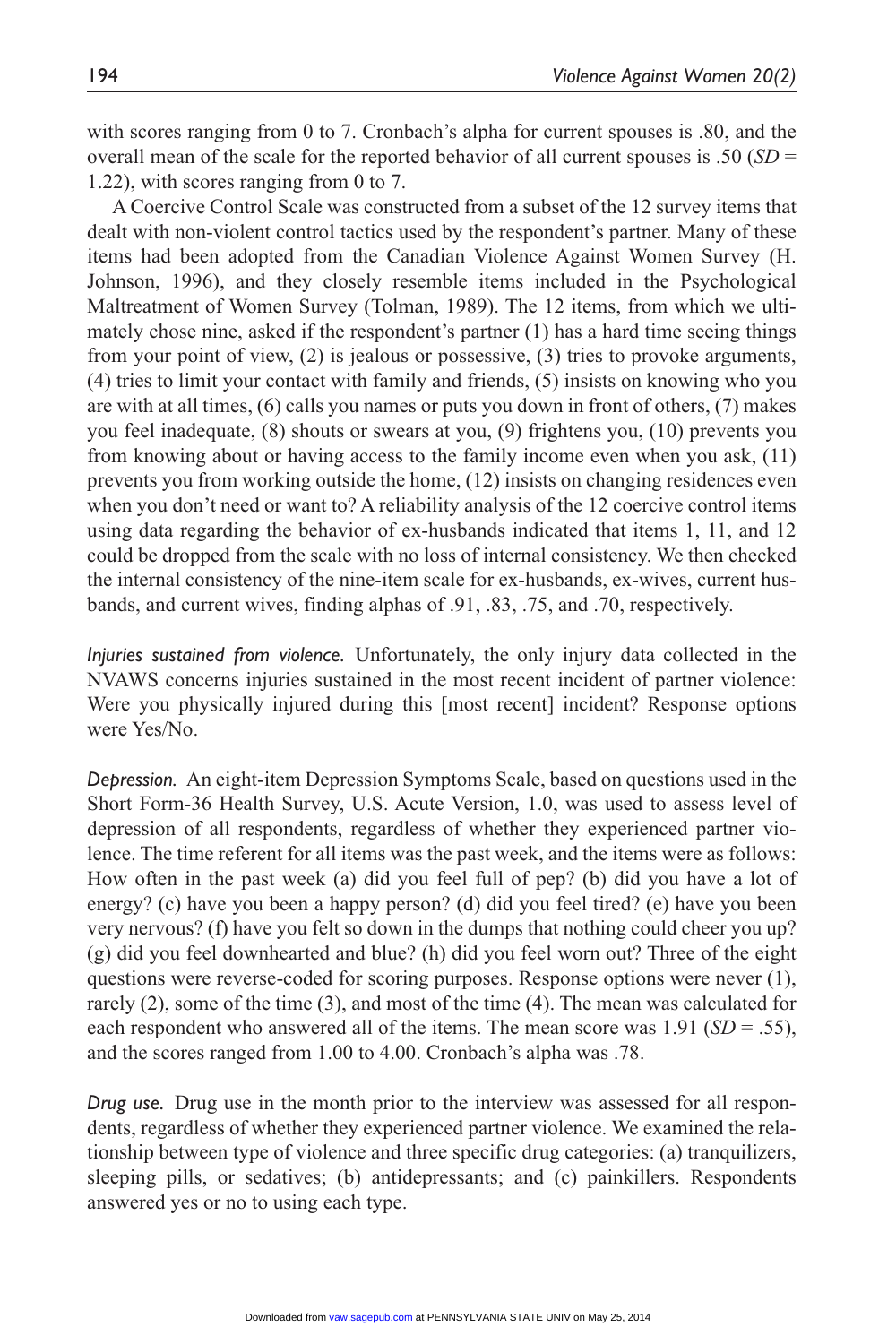| Coercive control score                                                                                 |  |  |                                                   |  |  |  |  |  |  |
|--------------------------------------------------------------------------------------------------------|--|--|---------------------------------------------------|--|--|--|--|--|--|
| Cluster membership $0 \quad 1 \quad 2 \quad 3 \quad 4 \quad 5 \quad 6 \quad 7 \quad 8 \quad 9 \quad n$ |  |  |                                                   |  |  |  |  |  |  |
| High control                                                                                           |  |  | 0.0 0.0 .4 1.3 3.7 6.9 16.2 20.1 26.6 24.8 537    |  |  |  |  |  |  |
| Low control                                                                                            |  |  | 15.5 13.2 23.6 17.8 16.1 10.3 3.4 0.0 0.0 0.0 174 |  |  |  |  |  |  |

**Table 1.** Ward's Method Two-Cluster Solution by Coercive Control Scale Score Violent Ex-Husbands (%).

# **Results and Discussion**

# *Developing Operationalizations of Intimate Terrorism and Situational Couple Violence*

Consistent with our argument that intimate terrorism would be found primarily among violent ex-husbands, we conducted a Ward's method cluster analysis of the nine items of the Coercive Control Scale using data regarding the behavior of violent ex-husbands. They are the ex-husbands whose ex-wives reported the ex-husband's use of at least one of the violent behaviors in the CTS. Of 732 violent ex-husbands, 711 had complete data on the nine control items used in the Coercive Control Scale.

Distance scores from the Ward's method cluster analysis indicated that a two-cluster solution was appropriate, with a dramatic reduction in average distance within clusters for the two-cluster solution and changes in the distance scores leveling off dramatically from there on (final distance coefficients = 1306, 954, 857, 783, 732, 692, 651, 620, etc.). The two-cluster solution identified a high coercive control cluster comprising 76% of the violent ex-husbands ( $n = 537$ ), and a low coercive control cluster comprising  $24\%$  ( $n = 174$ ).

We also conducted a k-means cluster analysis, specifying two clusters, yielding a high coercive control cluster comprising 70% of the violent ex-husbands (*n* = 497), and a low coercive control cluster comprising  $30\%$  of the violent ex-husbands ( $n =$ 214). A cross-tabulation (not shown) of the Ward's and k-means two-cluster solutions indicated agreement regarding the placement of 93% of the violent ex-husbands.

We chose the cut-off for dichotomization of the Coercive Control Scale by comparing the results of the Ward's method cluster analysis with scores on the Coercive Control Scale (Table 1). This cross-tabulation of the two-cluster solution with scores on the Coercive Control Scale indicated that defining high coercive control with a cutoff at five or more control tactics would minimize "misclassification." Using this cutoff, we misclassify only 7% of the violent ex-husbands, comprising 5.4% (*n* = 29) of the high cluster membership and 13.7% ( $n = 24$ ) of the low cluster membership. The cut-off of five or more also minimized misclassification for the k-means cluster results, misclassifying none of the high cluster cases and 35 of the low cluster cases (analysis not shown).

Applying the chosen cut-off, we then classified the behavior of all of the violent current husbands, current wives, ex-husbands, and ex-wives as either situational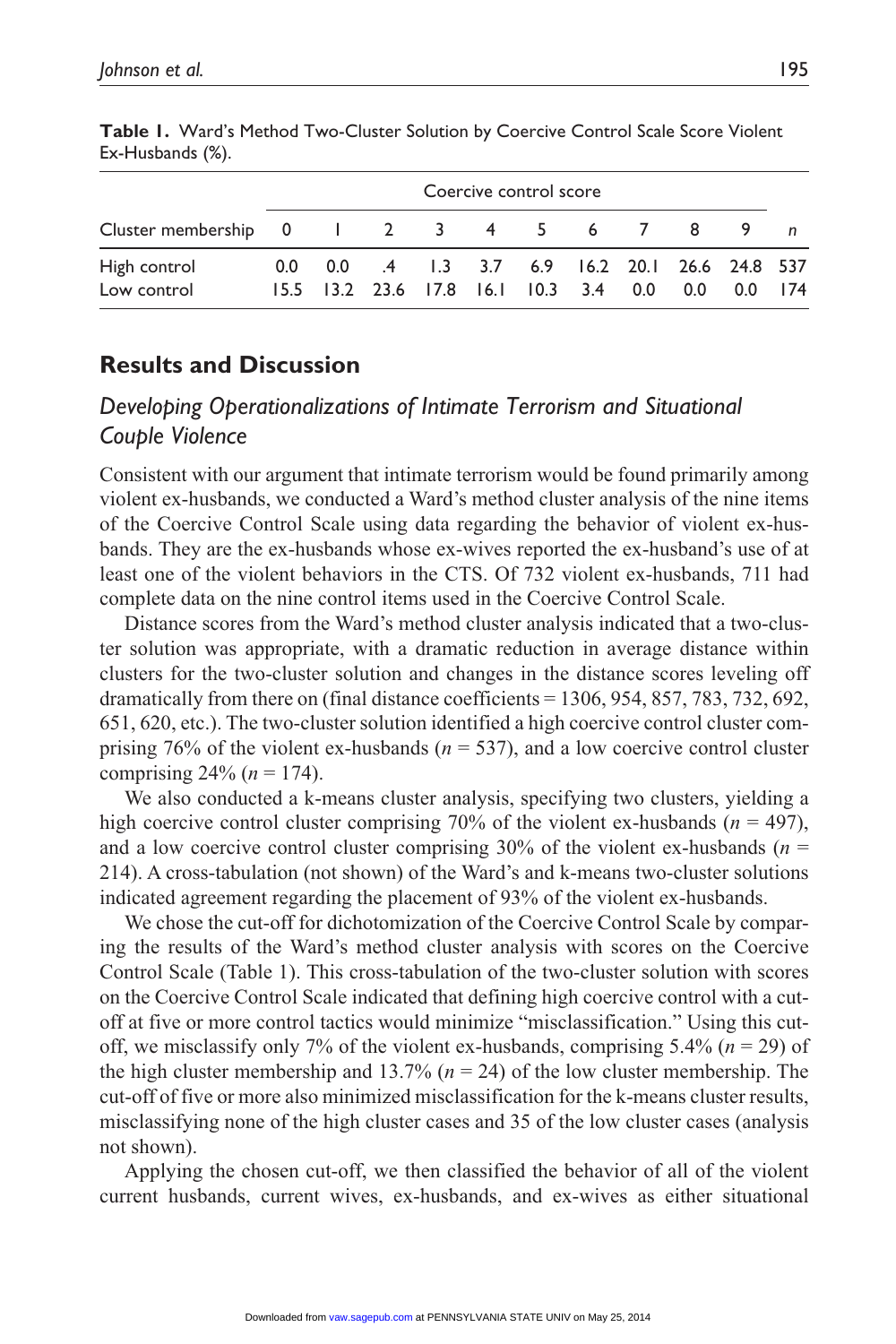| Gender     |                              |                                    |                       |       |
|------------|------------------------------|------------------------------------|-----------------------|-------|
|            | Intimate<br>terrorism $(\%)$ | Situational couple<br>violence (%) | Non-violent<br>$(\%)$ | n     |
| Ex-husband | 22.0                         | 7.4                                | 70.5                  | 2,436 |
| Ex-wife    | 5.4                          | 3.9                                | 90.7                  | 2,062 |

#### **Table 2.** Ex-Spouse Violence by Gender.

 $\chi^2$  = 291.17 *df* = 2; *p* < .001.

couple violence or intimate terrorism. Low coercive control couples were classified as situational couple violence and high coercive control couples were classified as intimate terrorism. It should be noted, however, that without dyadic data on violence and control we cannot definitively convert these two types of violence into the types of Johnson's typology. If we were to assume that the respondents who report on their partner's violence and control were not themselves involved in coercive controlling violence, then the conversion would be straightforward—all of the non-controlling violence would be situational couple violence, and all of the coercive controlling violence would be intimate terrorism. As you will see, this would be a reasonable assumption for current marriages, in which there is almost no coercive controlling violence. For past marriages, however, it is likely that although most of the non-controlling violence is situational couple violence, some unknown portion of it is violent resistance. Thus, although we will continue to use the language of intimate terrorism and situational couple violence, it should be kept in mind that without dyadic data we cannot precisely operationalize these two types of intimate partner violence.

# *Violence Type and Gender in Ex-Spouse Data*

We expect the data on ex-spouses to include considerable violence because the divorce courts are one of the social institutions to which spouses experiencing violence turn for help (Levinger, 1966). Gender theory leads us to expect that male violence will be particularly prevalent in descriptions of ex-spouses' behavior for two reasons. First, marriages characterized by intimate terrorism, which is primarily male-perpetrated, are highly likely to end in divorce. Second, situational couple violence, although roughly gender balanced in terms of prevalence, is not gender balanced in terms of injury and fear, consequences of violence that are also likely to lead to divorce (Stets & Straus, 1990).

What we find in the data is that there is, indeed, considerable violence reported among the ex-spouses, especially ex-husbands (Table 2). Approximately 9% of exwives are reported by their ex-husbands to have been violent, with 4% of the ex-wives involved in situational couple violence and 5% in intimate terrorism. In contrast, approximately 30% of ex-husbands were reported by their ex-wives to have been violent, 7% involved in situational couple violence and 22% in intimate terrorism. Looked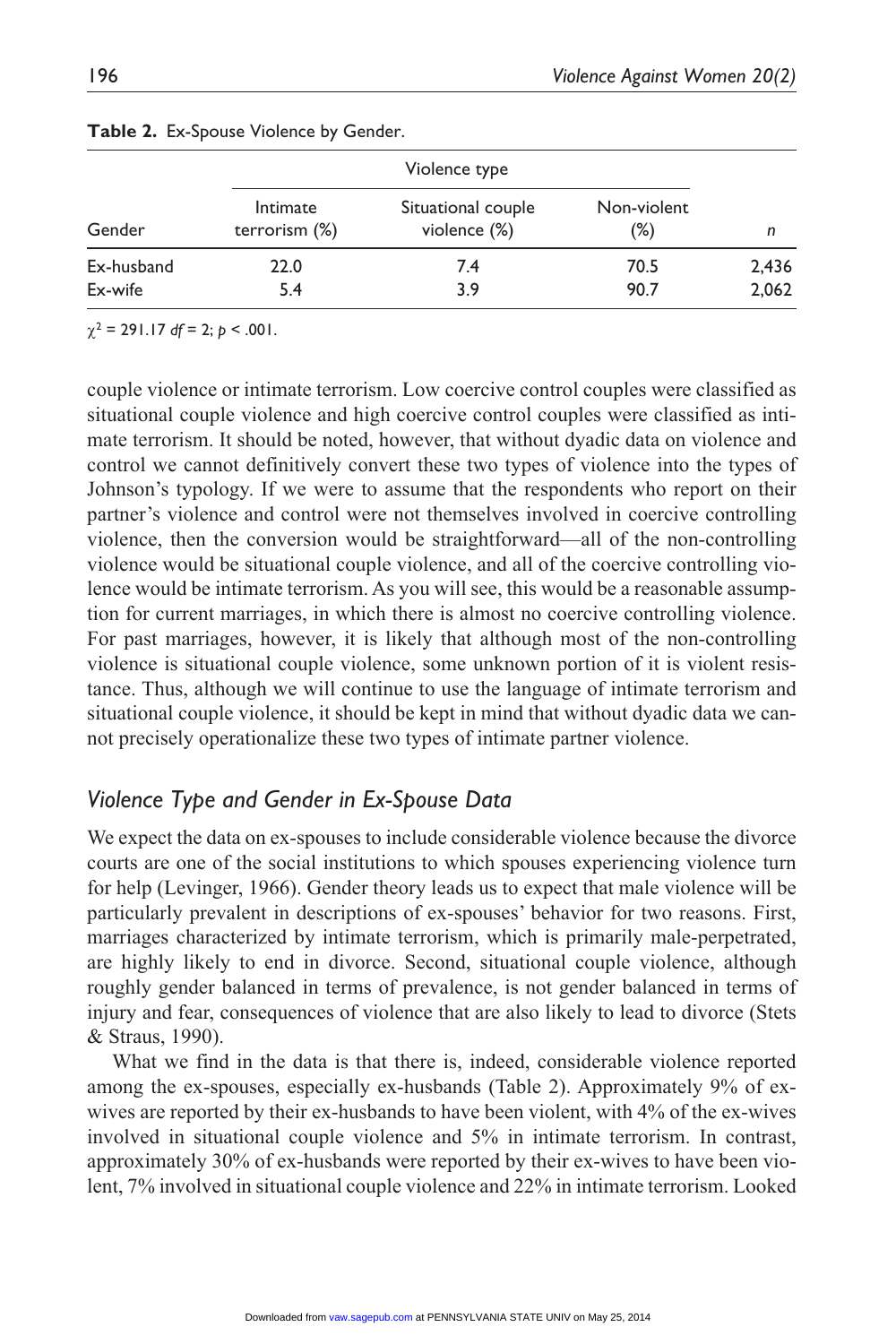at another way, there is a frightening amount of intimate terrorism in this sample of former marriages, and 83% of that intimate terrorism is male-perpetrated. The situational couple violence is somewhat more gender symmetric, but ex-husbands were almost twice as likely as ex-wives to have perpetrated such violence (7% vs. 4%).

What are we to make of these patterns? We certainly would not want to assume that they represent the relative prevalence of violence of various types in intact marriages. Not only will violence in general be more prevalent in a sample of failed marriages as compared with intact marriages (Lawrence & Bradbury, 2001; Rogge & Bradbury, 1999) but also we can reasonably expect the most "serious" violence to be particularly prevalent. In particular, we should see considerable intimate terrorism, a type of intimate partner violence that is highly likely to lead to relationship decline and dissolution (Campbell, Miller, Cardwell, & Belknap, 1994; M. P. Johnson & Ferraro, 2000), and that is primarily male-perpetrated (Graham-Kevan & Archer, 2003a; M. P. Johnson, 2006a). As for situational couple violence, which varies dramatically in its seriousness (M. P. Johnson, 2008), we would expect the more serious such violence to be most likely to lead to divorce. Because men's situational couple violence is more likely than women's to produce injuries, fear, and psychological damage (Kimmel, 2002; Stets & Straus, 1990), we would expect to find more male- than female-perpetrated situational couple violence, even if situational couple violence is gender symmetric in terms of prevalence in intact marriages. And of course, these are exactly the patterns we see in the ex-spouse data.

*Coercive control in intimate terrorism (ex-spouse data).* By definition, what distinguishes intimate terrorism from situational couple violence is a general pattern of coercive control. Nevertheless, it might be useful to look at the individual control items to get a sense of the nature of that control in intimate terrorism (Table 3). In this discussion, we include the three NVAWS items that were not part of our Coercive Control Scale. Regardless of gender, the most common coercive control tactic reported was shouting or swearing at the partner. Moreover, about 90% of intimate terrorists were reported to be non-empathic and about 85% provoked arguments. The least common form of coercive control was preventing the partner from working outside of the home (about 25%). However, some significant and dramatic differences exist between male and female intimate terrorists. Male intimate terrorists were more likely than female intimate terrorists to make their partner feel inadequate (88% vs. 70%), to frighten their partner (90.4% vs. 49.1%), and to prevent their partner from working outside of the home (31.3% vs. 10.9%). In other words, male intimate terrorists more actively diminished their wives' self-esteem, were more frightening to their wives, and were more likely to economically entrap their wives in the relationship. Female intimate terrorists were not significantly more likely than male intimate terrorists to use any of the control tactics. In fact, although by definition all of these intimate terrorists had used at least five of the non-violent control tactics, on average ex-husbands used significantly more coercive control tactics compared with ex-wives. On the nine-item Coercive Control Scale, the mean number of control tactics used by intimate terrorist ex-husbands was 7.39 versus 6.72 used by ex-wives  $(F = 23.18, df = 1, 640; p < .001)$ .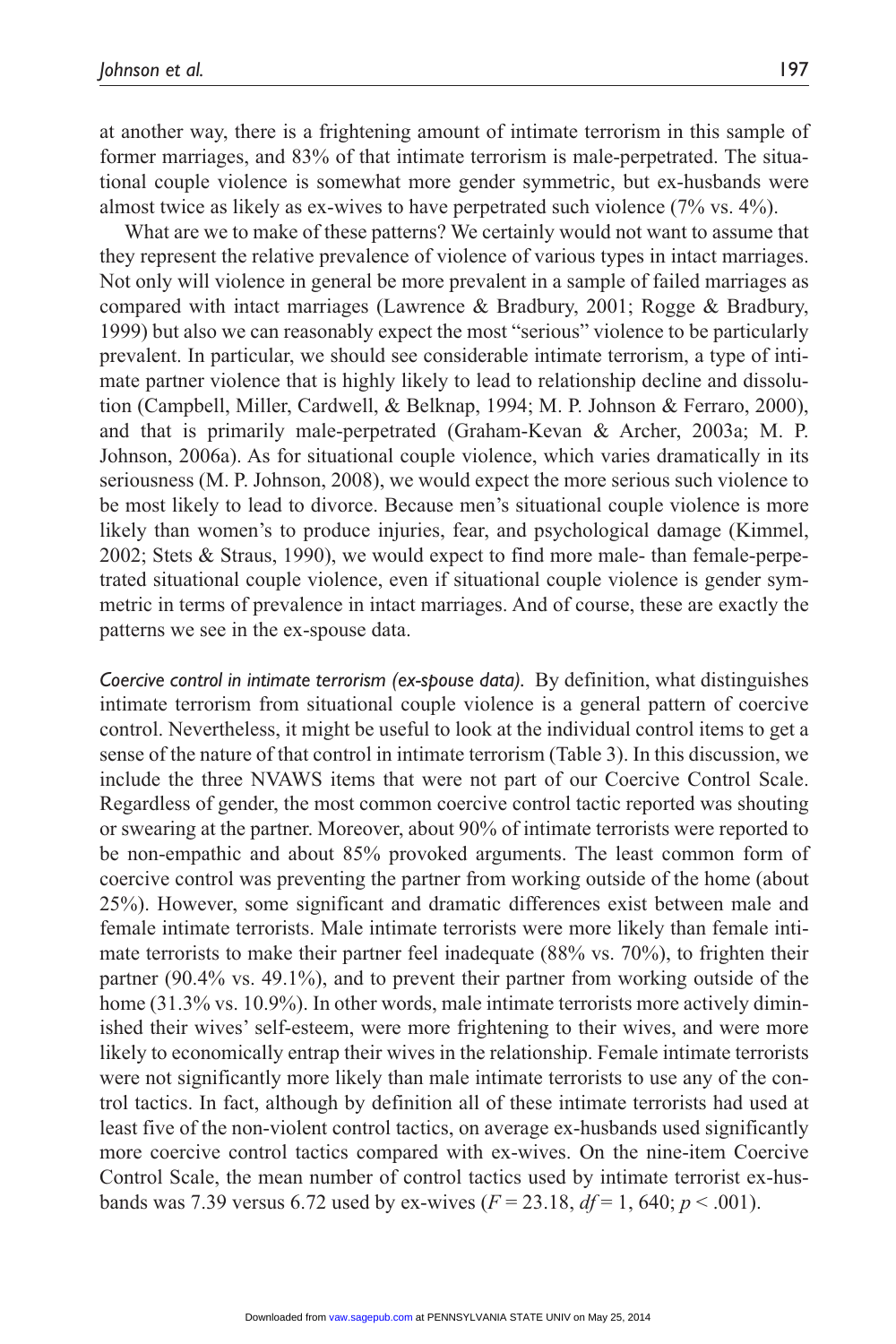| Control tactics                               | Ex-husbands (%) | Ex-wives (%)  |
|-----------------------------------------------|-----------------|---------------|
| Jealous or possessive                         | 87.0            | 82.7          |
| Provokes arguments                            | 88.5            | 86.4          |
| Limits contact with family or friends         | 75.9            | 79.1          |
| Insists on knowing who you are with           | 80.5            | 76.4          |
| Calls respondent names in public              | 82.1            | 82.7          |
| Makes respondent feel inadequate <sup>a</sup> | 88.0            | 70.0          |
| Shouts or swears                              | 96.1            | 95.5          |
| Frightens respondent <sup>a</sup>             | 90.4            | 49.1          |
| Prevents knowledge of or access to income     | 50.2            | 50.0          |
| Non-empathic                                  | 91.2            | 90.9          |
| Prevents work outside the home <sup>a</sup>   | 31.3            | 10.9          |
| Insisted on changing residence                | 29.2            | 38.2          |
|                                               | $n = 532^b$     | $n = 110^{6}$ |

Table 3. Ex-Spouse Intimate Terrorist Use of Control Tactics by Gender (% Yes).

*Note.* The last three items were not included in the Coercive Control Scale.

a Gender difference significant at *p* < .05.

b<sub>n</sub> varies slightly across tactics due to missing data.

*The violence in intimate terrorism and situational couple violence (ex-spouse data).* Although by definition all of the violent ex-spouses had committed at least one of the 12 acts of violence included in the CTS, the number of different acts of violence used in intimate terrorism is significantly greater than that involved in situational couple violence  $(M =$ 5.10 vs. 3.22;  $F = 66.70$ ,  $df = 1$ , 898;  $p < .001$ ). The difference is also significant when we look only at the seven "severe violence" items in the CTS  $(M = 2.07 \text{ vs. } 0.97; F =$ 57.98;  $df = 1$ , 829;  $p < .001$ ).

The average number of incidents involved in cases of intimate terrorism is almost double that in situational couple violence ( $M = 7.66$  vs. 3.38;  $F = 30.95$ ,  $df = 1$ , 517; *p* < .001). Another way of looking at frequency is to ask how often, even for these divorced couples, did the violence involve only one incident? The answer is 46% of the cases of situational couple violence and 20% for intimate terrorism. There were no effects of gender or interactions of gender and violence type for any of these variables, indicating that, within type, the amount of violence and the acts of violence in which men and women were involved were similar. Remember, however, that there were almost 5 times as many intimate terrorist ex-husbands as ex-wives.

*The consequences of violence (ex-spouse data).* As would be expected given the differences in frequency and severity of violence, intimate terrorism is also more likely than situational couple violence to result in injury (49% vs. 25% injured in the most recent incident;  $\chi^2 = 30.07$ ;  $df = 1$ ;  $p < .001$ ). Also as predicted, regardless of violence type, women were significantly more likely than men to be injured in the most recent incident of violence (47% vs. 24%,  $\chi^2 = 20.54$ ;  $df = 1$ ;  $p < .001$ ).

Similarly, intimate terrorism was associated with significantly more symptoms of depression for victims  $(M = 2.08)$  compared with both situational couple violence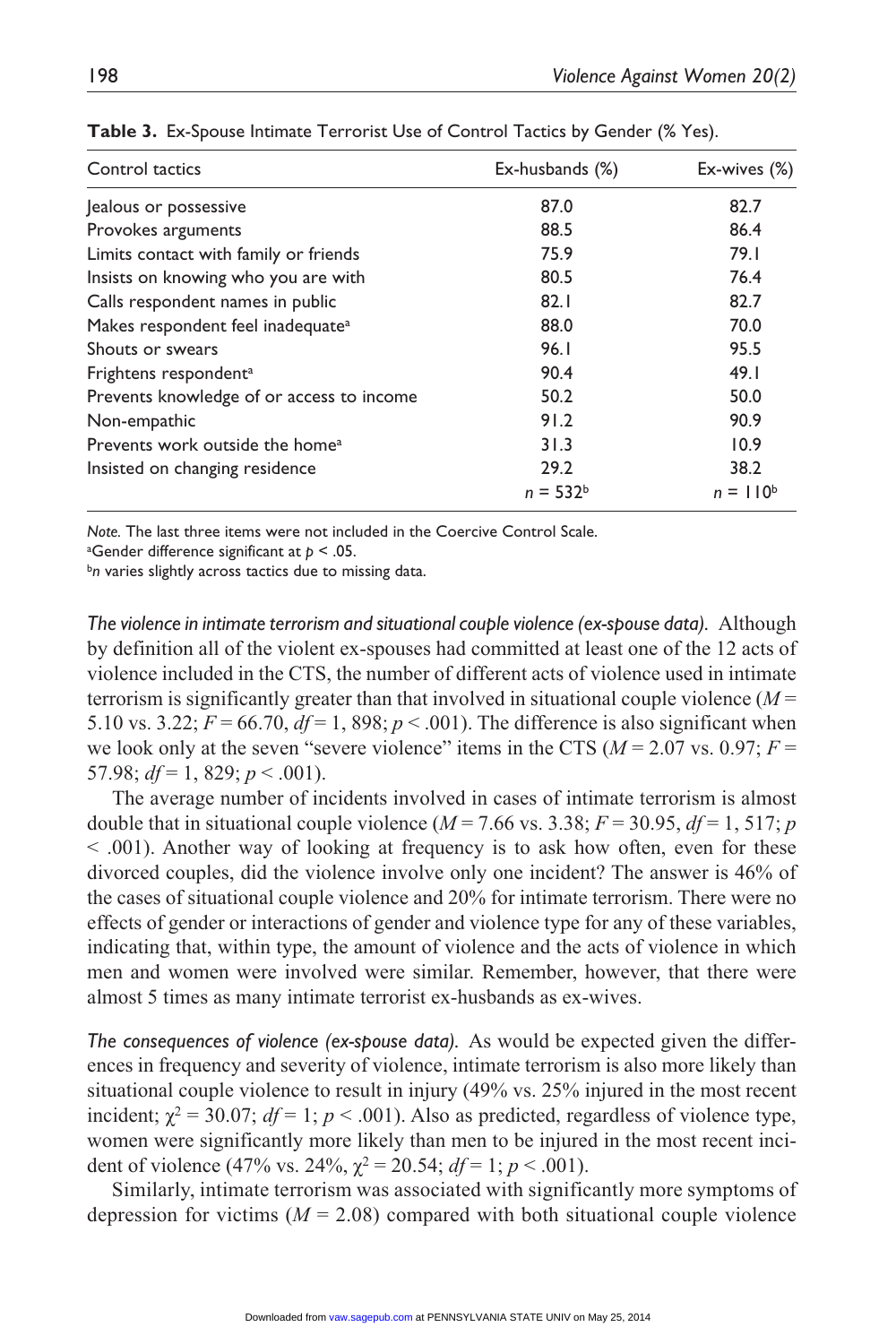| В      | SE B            |                  |
|--------|-----------------|------------------|
|        |                 |                  |
| .05    | .03             | .03 <sup>†</sup> |
| $-.01$ | .05             | $-.10$           |
| .04    | .04             | .02              |
| В      | SE B            | Exp(B)           |
|        |                 |                  |
| .44    | .22             | $1.55*$          |
|        |                 |                  |
| .59    | $\overline{12}$ | $1.81**$         |
| -51    | .24             | $1.66*$          |
| $-.12$ | ا 2.            | 0.89             |
|        |                 |                  |

**Table 4.** Consequences of Ex-Spouses' Violence for Respondent.

*Note.* All analyses were statistically controlled for scores on the Physical Violence Scale, respondent gender, age, education level, household income, and race. Ordinary Least Squares regression analysis used for continuous variables; Logistic regression used for dichotomous variables. †*p* <.10. \**p* <.05. \*\**p* < .01.

 $(M=1.97)$  and non-violent relationships  $(M=1.87; F=33.27, df=2; p<.001)$ . Post hoc analyses revealed that situational couple violence did not significantly differ from non-violent relationships with regard to respondent depressive symptoms. Female respondents, regardless of violence type, reported more symptoms of depression compared with male respondents (2.00 vs.1.84;  $F = 66.42$ ,  $df = 1$ , 517;  $p <$ .001). Finally, 21% of intimate terrorism victims reported using painkillers in the previous month compared with 12% of situational couple violence victims and 12% of respondents in non-violent relationships ( $\chi^2 = 28.09$ ;  $df = 2$ ;  $p < .001$ ). Again, differences existed only between the intimate terrorism victim group and the other two groups. Female respondents reported significantly higher rates compared with male respondents (16% vs. 12%,  $\gamma^2 = 11.49$ ;  $df = 1$ ;  $p < .001$ ).

We used multivariate Ordinary Least Squares (OLS) regression and Logistic regression analyses (Table 4), to explore the relationship between type of violence and the above consequences while controlling for demographic factors including gender, and scores on the Physical Violence Scale. As shown, intimate terrorism victims had more than 1.5 the odds of being injured compared with situational couple violence victims, reported significantly more symptoms of depression compared with respondents in non-violent relationships, and had nearly twice the odds of using painkillers compared with both situational couple violence victims and respondents in non-violent relationships. Results indicate no main effects of gender after considering other factors, and no interactions between gender and violence type or the Physical Violence Scale and violence type in the above multivariate analyses. These findings emphasize the more severe consequences of intimate terrorism for victims' physical and psychological health, and their drug use (possibly attempts to cope).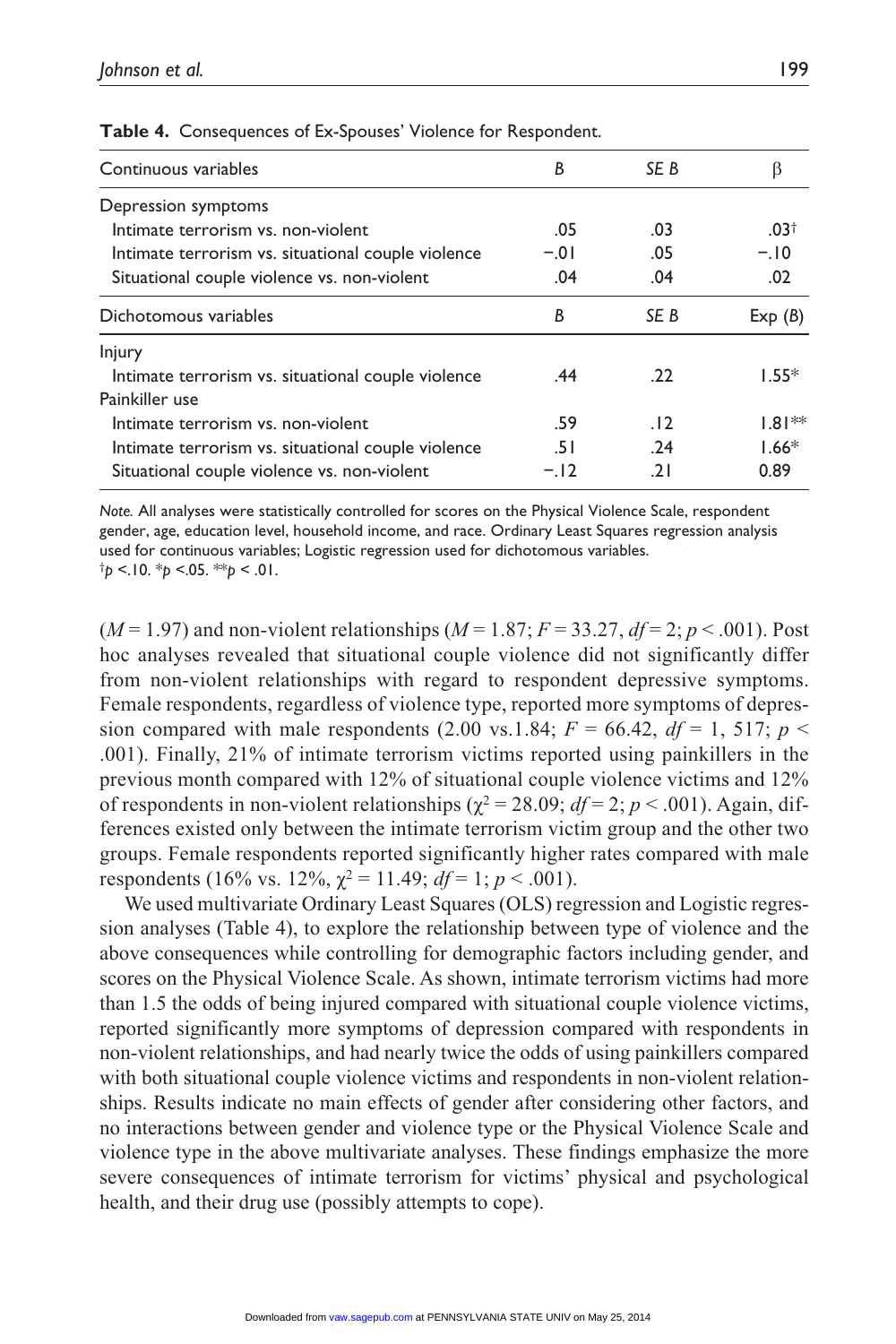| Gender  | Violence type             |                                    |                       |       |  |  |
|---------|---------------------------|------------------------------------|-----------------------|-------|--|--|
|         | Intimate<br>terrorism (%) | Situational couple<br>violence (%) | Non-violent<br>$(\%)$ | n     |  |  |
| Husband | 0.7                       | 3.9                                | 95.3                  | 4,846 |  |  |
| Wife    | 0.5                       |                                    | 97.9                  | 5,126 |  |  |

**Table 5.** Current Spouse Violence Type by Gender.

 $\chi^2$  = 50.82; *df* = 2; *p* < .001.

# *Violence Type and Gender in Current Spouse Data*

As predicted, there is little or no intimate terrorism reported for current marriages: only  $0.7\%$  ( $n = 35$ ) of husbands are described as intimate terrorists by their wives, and 0.5% ( $n = 25$ ) of current wives are described as intimate terrorists by their husbands (Table 5). In fact, almost all husbands and wives reported that their spouses were nonviolent (97.9% and 95.3%, respectively). Moreover, very few husbands or wives report spouses who were involved in situational couple violence (1.7% and 3.9%, respectively), figures much lower than those typically found in general surveys (Archer, 2000). The gender differences in patterns of violence and non-violence are statistically significant and that is primarily due to the large sample size. In fact, as is common in general survey data, there is not much of a gender difference in the prevalence of intimate partner violence—2.1% of wives and 4.7% of husbands were reported by their spouses to be violent.

It is important to note that there are some oddities in these prevalence data. First, there is very little violence reported at all. General surveys fairly consistently find 12% to 18% violence prevalence *in the previous 12 months*; the NVAWS data are for the entire history of the relationship, yet they indicate a much lower prevalence. We believe that Straus's (1999) explanation for this anomaly makes sense: the general context of the NVAWS interview places the respondents into a "safety and crime" frame of mind, leading them to report only the most serious violence in their personal relationships. Thus, we would expect under-reporting of less serious violence and that may account for the low prevalence rates.

The second anomaly involves the relative gender balance of the intimate terrorism. The ex-spouse data in the NVAWS presented above, as well as data from various social agencies such as hospitals, family and criminal courts, police agencies, and shelters are consistent in showing that intimate terrorism is largely male-perpetrated (Archer, 2000; R. P. Dobash, Dobash, Wilson, & Daly, 1992; Graham-Kevan & Archer, 2003a; M. P. Johnson, 2006a).

Of course, the anomaly of rare and gender-balanced intimate terrorism in these data is one of the central points of this article—that we have to stop thinking of general survey data on family violence as unbiased. Our core argument is that general survey data greatly under-represent intimate terrorism because perpetrators fear exposure and victims fear retribution from their abuser. Thus, we expect the prevalence of intimate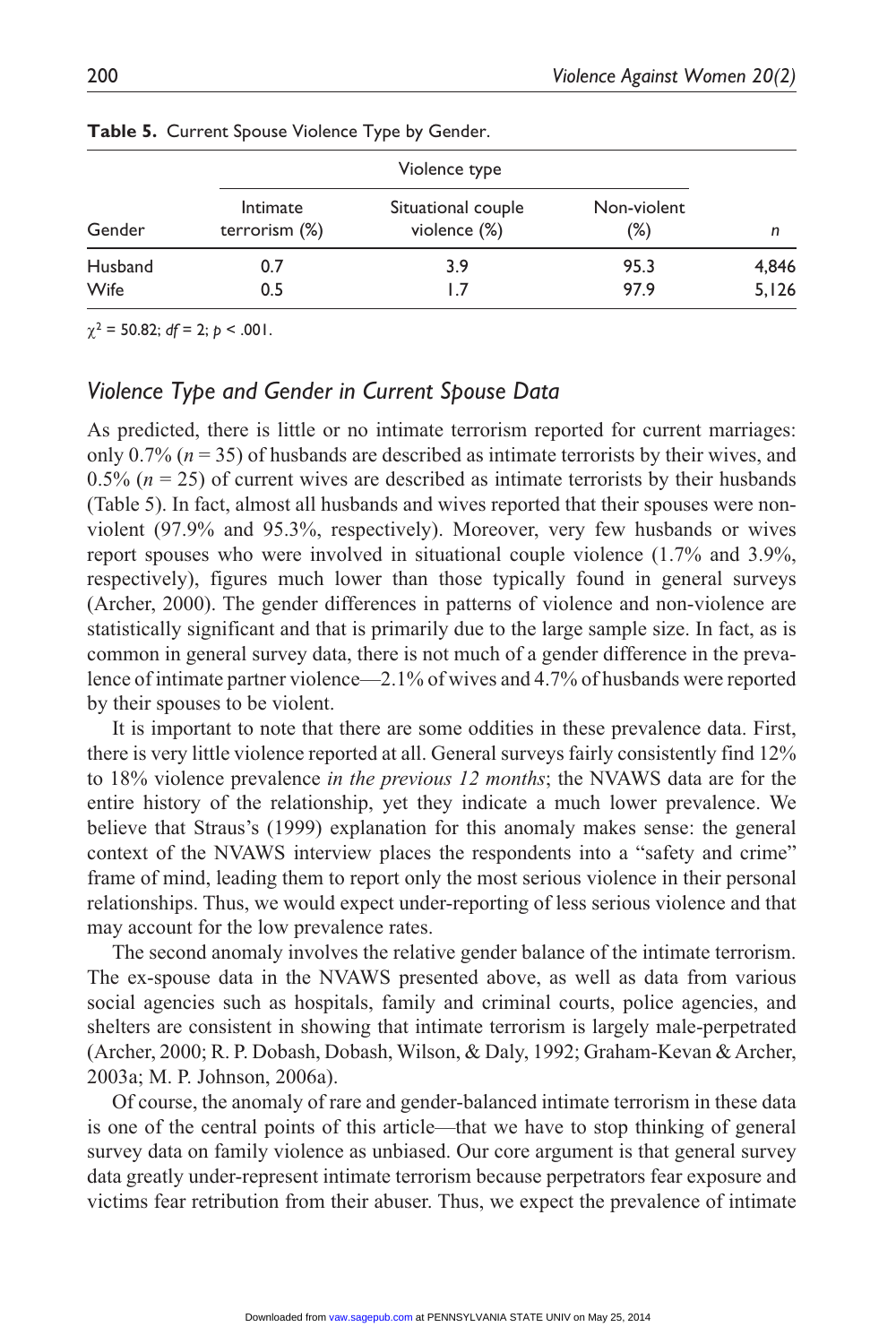terrorism in general survey data on current relationships to be extremely small, and that the intimate terrorism that remains would be the least threatening intimate terrorism. It follows that we would expect male-perpetrated intimate terrorism to be the most under-represented. One very rough way to get a handle on the relative underrepresentation of men's and women's intimate terrorism is to compare prevalence rates for current and previous relationships in the NVAWS data. The ratio of previous relationship prevalence to current relationship prevalence is roughly 31:1 for male perpetrators as reported by their wives (22.0% divided by .7%), and only 11:1 for female perpetrators as reported by their husbands (5.4% divided by .5%). This is consistent with our argument that female victims of intimate terrorism in a current relationship would be especially unlikely to agree to participate in survey research on violence.

The number of intimate terrorists is quite small  $(n = 35$  current husbands,  $n = 25$ current wives). In addition, the extreme selection discussed above would make these cases quite unrepresentative, involving individuals who have not only stayed in this type of marriage but also have agreed to participate in a survey on violence. Thus, although we have looked at the differences between the two types of current intimate partner violence (data not shown) and found patterns somewhat similar to those found with the ex-spouse data, the extremely small sample of intimate terrorism among current relationships makes it impossible to conduct rigorous statistical comparisons of intimate terrorism and situational couple violence in these data.

# **Conclusions**

There are two sets of important conclusions to be drawn from the analyses presented above. The first is substantive and amounts to confirmation of a number of findings from a variety of other studies that have distinguished between situational couple violence and intimate terrorism. Confirming the findings of Johnson (2006a, 2008) and Graham-Kevan and Archer (2003a), the data regarding ex-spouses show that intimate terrorism is primarily but not exclusively male-perpetrated (22% of ex-husbands perpetrating intimate terrorism, 5.4% of ex-wives). Situational couple violence is perpetrated more equally by men and women (7.4% of ex-husbands, 3.9% of ex-wives). The data also show that intimate terrorism involves a wider variety of acts of violence, more frequent violence, and more injuries and psychological distress than does situational couple violence.

The second set of conclusions is methodological and has implications for every piece of survey research done on intimate partner violence. Using the NVAWS data, we have demonstrated that the violence in current marriages uncovered in general surveys is *almost never* intimate terrorism, the coercive controlling violence that most people mean when they use the term "domestic violence." In contrast, general survey data on *ex-husbands* can include reports of considerable intimate terrorism (in the case of the NVAWS, reported by 22% of female respondents), as well as some intimate terrorism perpetrated by ex-wives (for the NVAWS, 5.4%).

Three important methodological implications follow from these findings. First, operationalizations of intimate terrorism using the distribution of control measures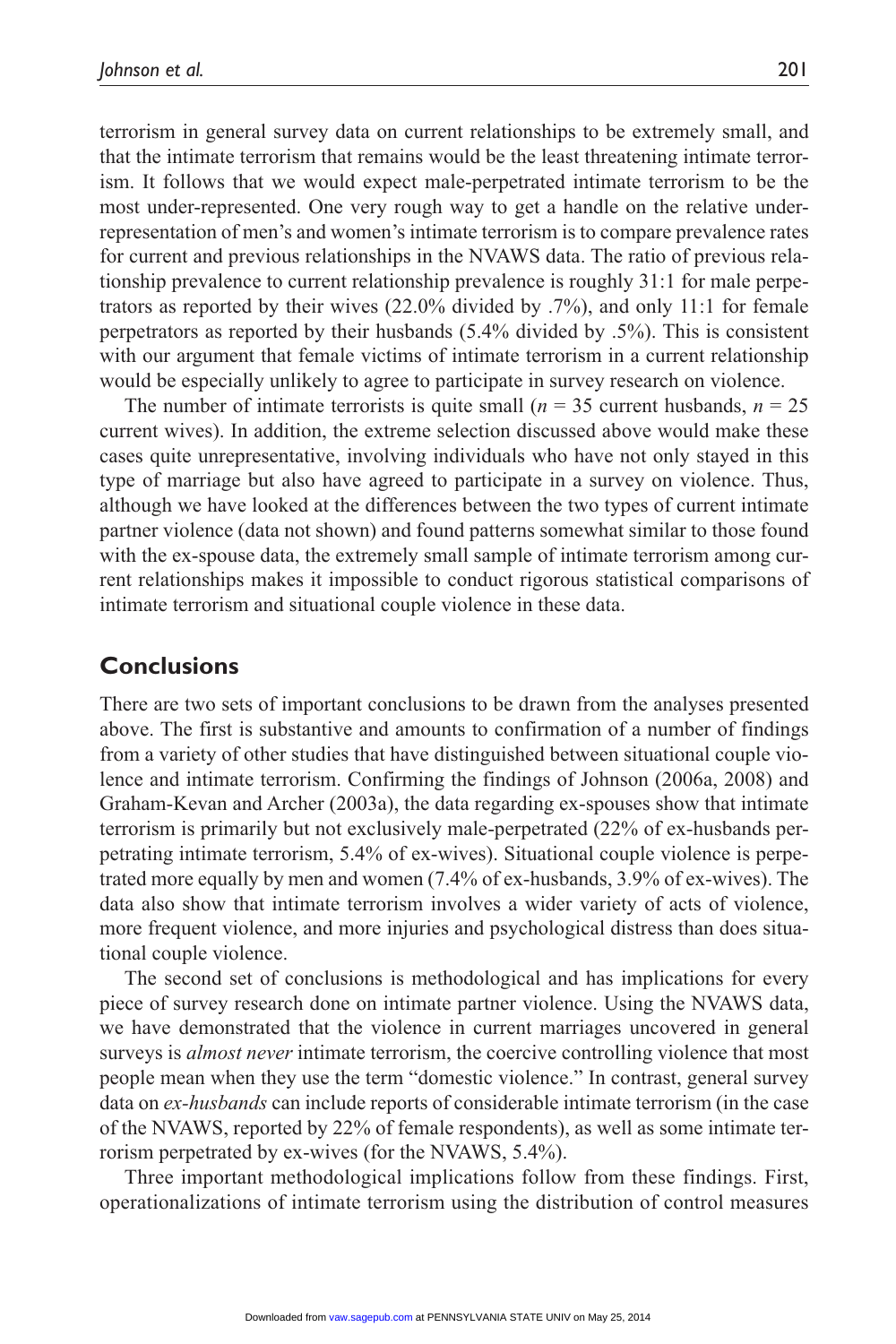in general survey data on current relationships alone will not effectively identify intimate terrorism because there is too little of it in the sample. A number of studies have appeared in the last 10 years that rely on cluster analyses with such data, and although they show patterns somewhat similar to studies with samples that include significant amounts of intimate terrorism, each evidences anomalies that are probably due to the inclusion of a large number of cases of situational couple violence in the so-called intimate terrorism cluster (Graham-Kevan & Archer, 2005; M. P. Johnson & Leone, 2005; Laroche, 2005). Each of these three studies could be corrected with appropriate re-analyses: (a) we have corrected the Johnson and Leone study with this article; (b) because Laroche (2005) uses Canadian Violence against Women data that include the items that we use from the NVAWS, the data could easily be re-analyzed using our newly established cutting point for coercive control; and (c) because Graham-Kevan and Archer use the same scales in their general survey that they administered to a mixed sample in another study (Graham-Kevan & Archer, 2003a), their analyses could be redone with appropriate cutting points derived from the mixed-sample data.

Second, research in this area needs to address a problem that is specific to data analysis techniques such as cluster analysis and latent class analysis, the results of which are heavily dependent on the nature of the sample. Results from these analyses are not comparable across samples, even if the samples include reasonable amounts of intimate terrorism. A high control cluster in one sample may look entirely different from a high control cluster in another, and there is no way to use the results from such an analysis in another sample. To compare intimate terrorism across samples, we need to develop operationalizations that are independent of the nature of the sample. One approach (the one used here) is to conduct a cluster analysis on a sample that includes considerable intimate terrorism (in our case, the sample of ex-husbands), and then to use those results to establish a cutting point for a control scale that can then be used in other samples to identify intimate terrorism, as we did with the sample of current spouses. The same approach could be used for any instrument that has been administered to a sample that includes reasonable numbers of both situational couple violence and intimate terrorism.

Third, survey research on intimate partner violence should routinely inquire about *past* relationships. Asking only about current relationships will yield data that provide access almost exclusively to situational couple violence. If we want to learn more from survey research about the intimate terrorism that dominates the caseloads in the courts, shelters, and emergency rooms, we need to be asking about previous relationships. Yes, we can access intimate terrorism with agency samples, but we then miss the cases of intimate terrorism that do not come to the attention of those agencies. Those cases are critically important for understanding the processes that determine the conditions under which victims receive the help they need (Kaukinen, 2004; Leone, Johnson, & Cohan, 2007; Leone, Xu, & Lape, 2008).

In sum, the substantive findings of this study confirm some of the differences between intimate terrorism and situational couple violence that have been found in other research. Intimate terrorism is much more likely to be perpetrated by men, it involves more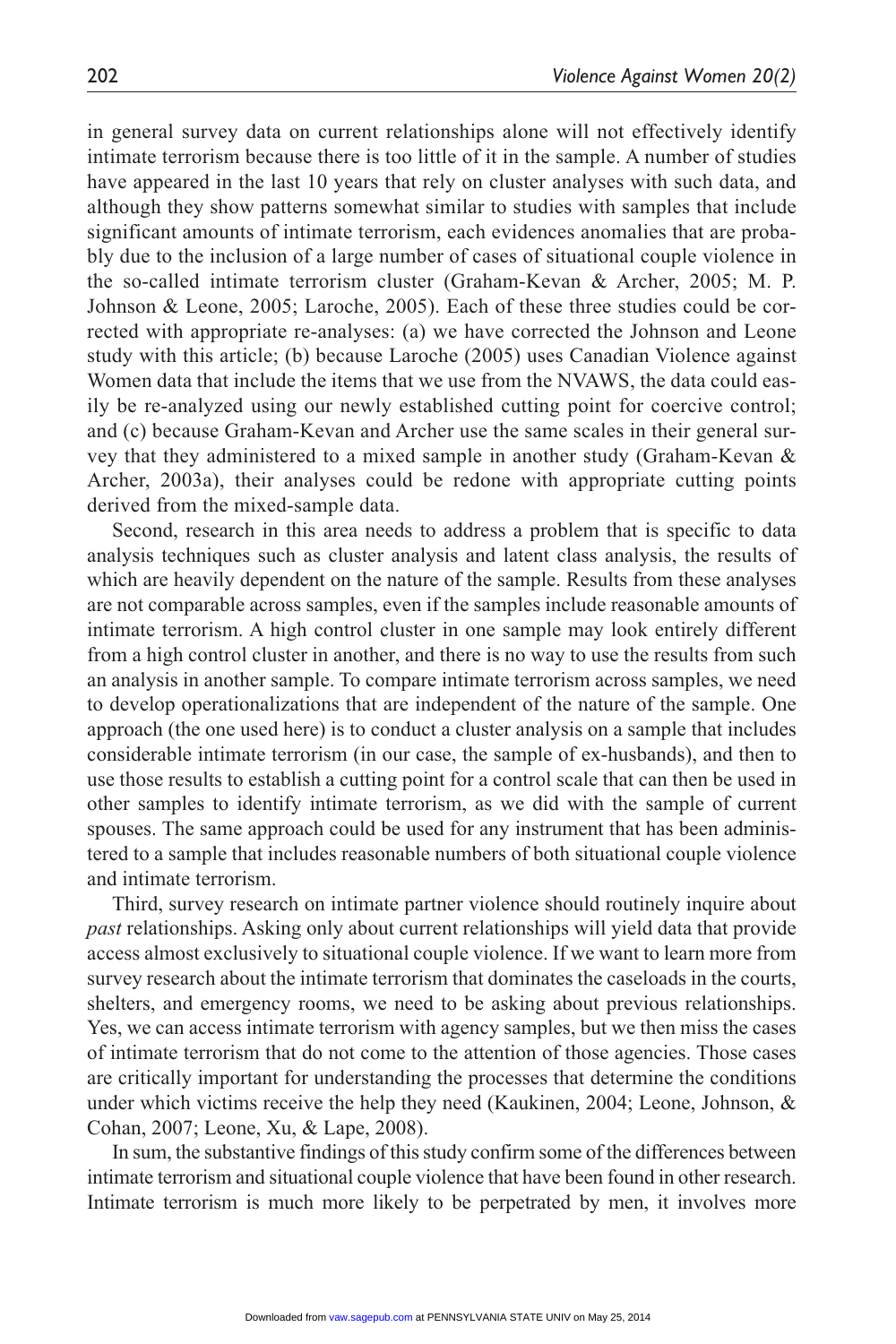frequent and more injurious violence, and it has debilitating psychological consequences for victims. We have developed an operationalization of Johnson's typology of intimate partner violence using items that are now commonly used in survey research. This standard, internally reliable operationalization will allow researchers to assess the mix of violence types across various samples, thereby allowing us to answer questions about the characteristics of violence in different populations.

### **Declaration of Conflicting Interests**

The author(s) declared no potential conflicts of interest with respect to the research, authorship, and/or publication of this article.

# **Funding**

The author(s) received no financial support for the research, authorship, and/or publication of this article.

#### **Notes**

- 1. Although Johnson has identified a fourth type of intimate partner violence (mutual violent control), he has argued that it occurs only in very small numbers in some samples, and that it may well be an artifact of the somewhat arbitrary dichotomization that is involved in operationalizing the types. Therefore, much of his work discusses only the three major types of intimate partner violence presented here.
- 2. There is a large and growing literature specifically focused on women's use of violence in intimate relationships. For reviews, see Swan, Gambone, Caldwell, Sullivan, and Snow (2008); Carney, Buttell, and Dutton (2007); R. P. Dobash and Dobash (2004); McHugh, Livingston, and Ford (2005); and Swan and Snow (2002).
- 3. We should note that in most cases these authors do not confine their assertions to situational couple violence, citing survey research data as if they provided evidence regarding all types of intimate partner violence.

#### **References**

- Anderson, K. L. (2007). Who gets out? Gender as structure and the dissolution of violent heterosexual relationships. *Gender & Society*, *21*, 173-201.
- Archer, J. (2000). Sex differences in aggression between heterosexual partners: A meta-analytic review. *Psychological Bulletin*, *126*, 651-680.
- Brush, L. D. (1990). Violent acts and injurious outcomes in married couples: Methodological issues in the National Survey of Families and Households. *Gender & Society*, *4*, 56-67.
- Buzawa, E. S. (2003). *Domestic violence: The criminal justice response*. Thousand Oaks, CA: Sage.
- Campbell, J. C., Miller, P., Cardwell, M. M., & Belknap, R. A. (1994). Relationship status of battered women over time. *Journal of Family Violence*, *9*, 99-111.
- Carney, M., Buttell, F., & Dutton, D. (2007). Women who perpetrate intimate partner violence: A review of the literature with recommendations for treatment. *Aggression and Violent Behavior*, *12*, 108-115.
- DeKeseredy, W. S. (1988). Woman abuse in dating relationships: The relevance of social support theory. *Journal of Family Violence*, *3*, 1-13.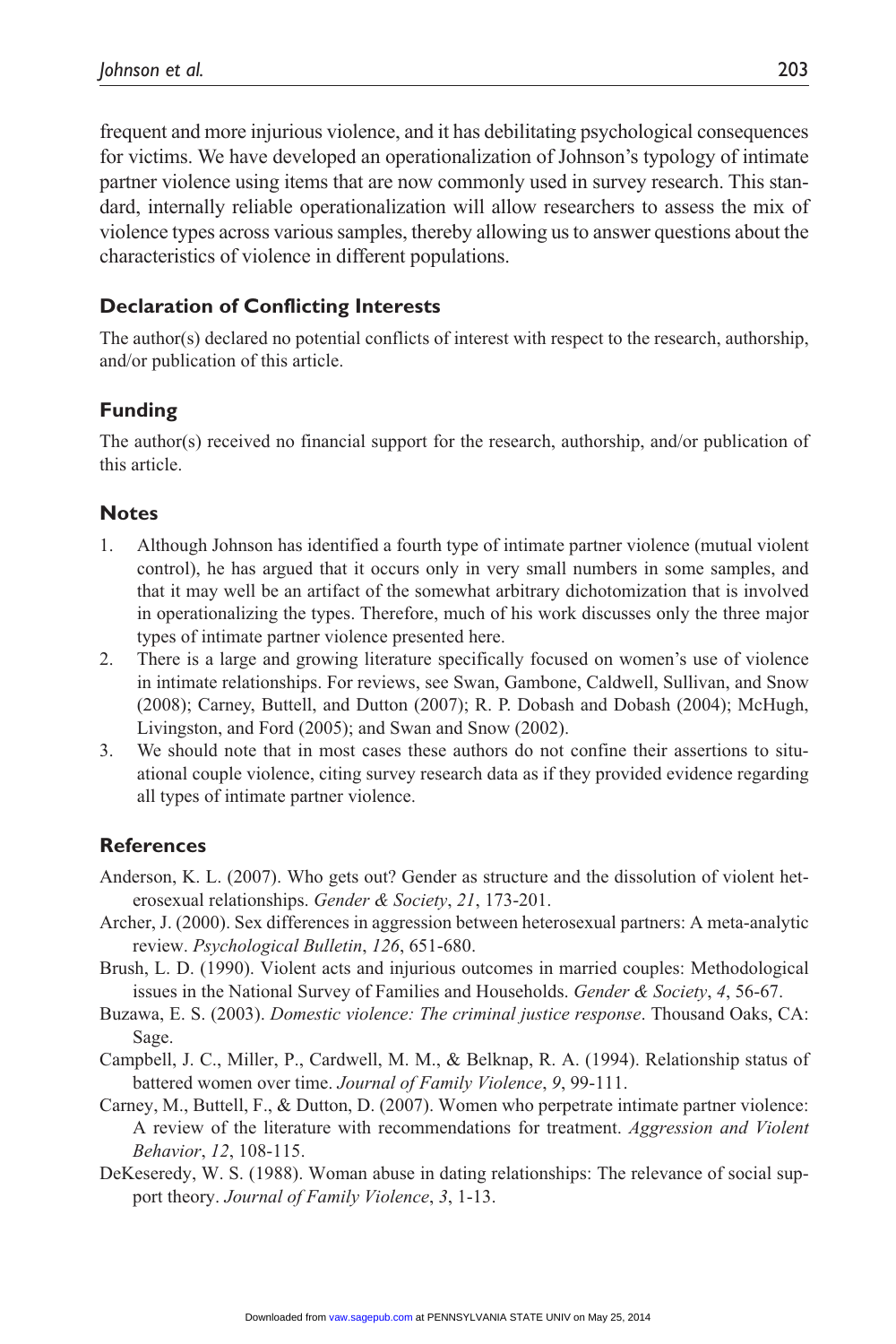- DeKeseredy, W. S., & Schwartz, M. D. (1998). Male peer support and woman abuse in postsecondary school courtship: Suggestions for new directions in sociological research. In R. K. Bergen (Ed.), *Issues in intimate violence* (pp. 83-96). Thousand Oaks, CA: Sage.
- Dobash, R. E., & Dobash, R. P. (1979). *Violence against wives: A case against the patriarchy*. New York: Free Press.
- Dobash, R. E., & Dobash, R. P. (1992). *Women, violence and social change*. New York: Routledge.
- Dobash, R. P., & Dobash, R. E. (2004). Women's violence to men in intimate relationships: Working on a puzzle. *British Journal of Criminology*, *44*, 324-349.
- Dobash, R. P., Dobash, R. E., Wilson, M., & Daly, M. (1992). The myth of sexual symmetry in marital violence. *Social Problems*, *39*, 71-91.
- Dutton, D. G., Hamel, J., & Aaronson, J. (2010). The gender paradigm in family court processes: Re-balancing the scales of justice from biased social science. *Journal of Child Custody*, *7*, 1-31.
- Dutton, D. G., & Nicholls, T. L. (2005). The gender paradigm in domestic violence research and theory: Part 1—The conflict of theory and data. *Aggression and Violent Behavior*, *10*, 680-714.
- Dutton, M. A., & Goodman, L. A. (2005). Coercion in intimate partner violence: Toward a new conceptualization. *Sex Roles*, *52*, 743-757.
- Felson, R. B. (2002). *Violence and gender reexamined*. Washington, DC: American Psychological Association.
- Felson, R. B., & Outlaw, M. C. (2007). The control motive and marital violence. *Violence and Victims*, *22*, 387-407.
- Fergusson, D. M., Horwood, L. J., & Ridder, E. M. (2005). Partner violence and mental health outcomes in a New Zealand birth cohort. *Journal of Marriage and Family*, *67*, 1103-1119.
- Ferree, M. M., Lorber, J., & Hess, B. B. (2000). Introduction. In M. M. Ferree, J. Lorber, & B. B. Hess (Eds.), *Revisioning gender* (pp. xv-xxxvi). Walnut Creek, CA: AltaMira.
- Frieze, I. H., & Browne, A. (1989). Violence in marriage. In L. Ohlin & M. Tonry (Eds.), *Family violence* (pp. 163-218). Chicago, IL: University of Chicago Press.
- Graham-Kevan, N., & Archer, J. (2003a). Intimate terrorism and common couple violence: A test of Johnson's predictions in four British samples. *Journal of Interpersonal Violence*, *18*, 1247-1270.
- Graham-Kevan, N., & Archer, J. (2003b). Physical aggression and control in heterosexual relationships: The effect of sampling. *Violence and Victims*, *18*, 181-196.
- Graham-Kevan, N., & Archer, J. (2005, July). *Using Johnson's domestic violence typology to classify men and women in a non-selected sample*. Paper presented at the 9th International Family Violence Research Conference, Portsmouth, NH.
- Hamberger, L. K., & Guse, C. E. (2002). Men's and women's use of intimate partner violence in clinical samples. *Violence Against Women*, *8*, 1301-1331.
- Holtzworth-Munroe, A., Meehan, J. C., Herron, K., Rehman, U., & Stuart, G. L. (2000). Testing the Holtzworth-Munroe and Stuart (1994) batterer typology. *Journal of Consulting and Clinical Psychology*, *68*, 1000-1019.
- Johnson, H. (1996). *Dangerous domains: Violence against women in Canada*. Toronto, Ontario: Nelson Canada.
- Johnson, M. P. (1993, November). *Violence against women in the American family: Are there two forms?* Paper presented at the Annual Pre-conference Theory Construction and Research Methodology Workshop, National Council on Family Relations, Baltimore, MD.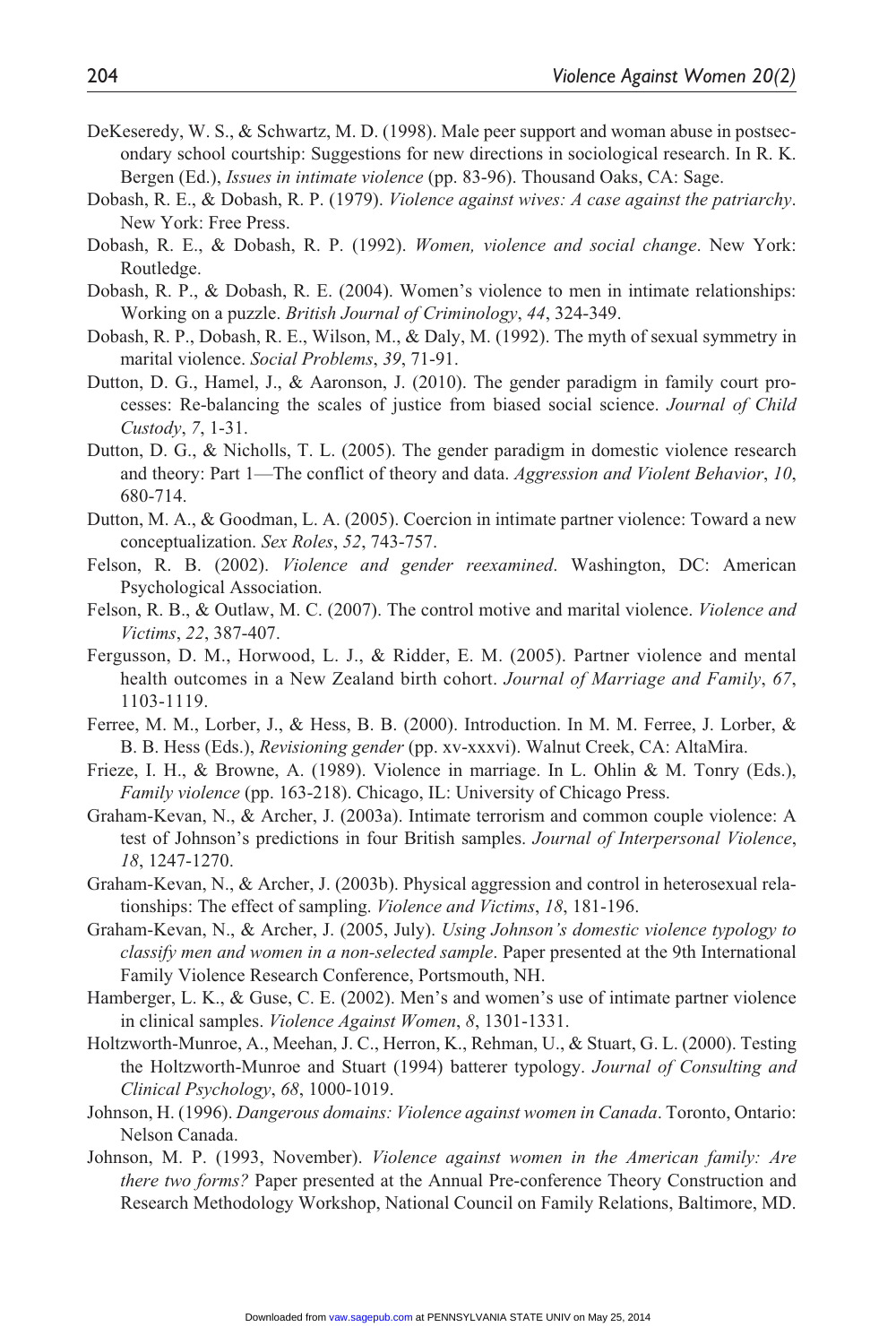- Johnson, M. P. (1995). Patriarchal terrorism and common couple violence: Two forms of violence against women. *Journal of Marriage and Family*, *57*, 283-294.
- Johnson, M. P. (1999, November). *Two types of violence against women in the American family: Identifying patriarchal terrorism and common couple violence*. Paper presented at the annual meeting of the National Council on Family Relations, Irvine, CA.
- Johnson, M. P. (2001). Conflict and control: Symmetry and asymmetry in domestic violence. In A. Booth, A. C. Crouter, & M. Clements (Eds.), *Couples in conflict* (pp. 95-104). Mahwah, NJ: Lawrence Erlbaum.
- Johnson, M. P. (2006a). Conflict and control: Gender symmetry and asymmetry in domestic violence. *Violence Against Women*, *12*, 1003-1018.
- Johnson, M. P. (2006b). Gendered communication and intimate partner violence. In B. J. Dow & J. T. Wood (Eds.), *The SAGE handbook of gender and communication* (pp. 71-87). Thousand Oaks, CA: Sage.
- Johnson, M. P. (2007). Domestic violence: The intersection of gender and control. In L. L. O' Toole, J. R. Schiffman, & M. K. Edwards (Eds.), *Gender violence: Interdisciplinary perspectives* (2nd ed., pp. 257-268). New York: New York University Press.
- Johnson, M. P. (2008). *A typology of domestic violence: Intimate terrorism, violent resistance, and situational couple violence*. Boston, MA: Northeastern University Press.
- Johnson, M. P., & Ferraro, K. J. (2000). Research on domestic violence in the 1990s: Making distinctions. *Journal of Marriage and Family*, *62*, 948-963.
- Johnson, M. P., & Leone, J. M. (2005). The differential effects of intimate terrorism and situational couple violence: Findings from the National Violence Against Women Survey. *Journal of Family Issues*, *26*, 322-349.
- Kaukinen, C. (2004). The help-seeking strategies of female violent-crime victims: The direct and conditional effects of race and the victim-offender relationship. *Journal of Interpersonal Violence*, *19*, 967-990.
- Kimmel, M. S. (2002). "Gender symmetry" in domestic violence: A substantive and methodological research review. *Violence Against Women*, *8*, 1332-1363.
- Klein, R. C. A., & Milardo, R. M. (2000). The social context of couple conflict: Support and criticism from informal third parties. *Journal of Social and Personal Relationships*, *17*, 618-637.
- Kreider, R. M., & Fields, J. M. (2001). *Number, timing, and duration of marriages and divorces: Fall 1996, Current Population Reports* (Vol. P70-P80.). Washington, DC: U.S. Department of Labor, Bureau of the Census.
- Laroche, D. (2005). *Aspects of the context and consequences of domestic violence: Situational couple violence and intimate terrorism in Canada in 1999*. Retrieved from [http://www.stat.](http://www.stat.gouv.qc.ca/bul/conditions_vie/AspectViolen_an.pdf) [gouv.qc.ca/bul/conditions\\_vie/AspectViolen\\_an.pdf](http://www.stat.gouv.qc.ca/bul/conditions_vie/AspectViolen_an.pdf)
- Lawrence, E., & Bradbury, T. N. (2001). Physical aggression and marital dysfunction: A longitudinal analysis. *Journal of Family Psychology*, *15*, 135-154.
- Leone, J. M., Johnson, M. P., & Cohan, C. M. (2007). Victim help-seeking: Differences between intimate terrorism and situational couple violence. *Family Relations*, *56*, 427-439.
- Leone, J. M., Xu, Y., & Lape, M. (2008, November). *Barriers to help seeking: Understanding the needs of women in violent relationships*. Paper presented at the annual meeting of the National Council on Family Relations, Little Rock, AR.
- Levinger, G. (1966). Sources of marital dissatisfaction among applicants for divorce. *American Journal of Orthopsychiatry*, *36*, 803-807.
- McHugh, M. C., Livingston, N. A., & Ford, A. (2005). A postmodern approach to women's use of violence: Developing multiple and complex conceptualizations. *Psychology of Women Quarterly*, *29*, 323-336.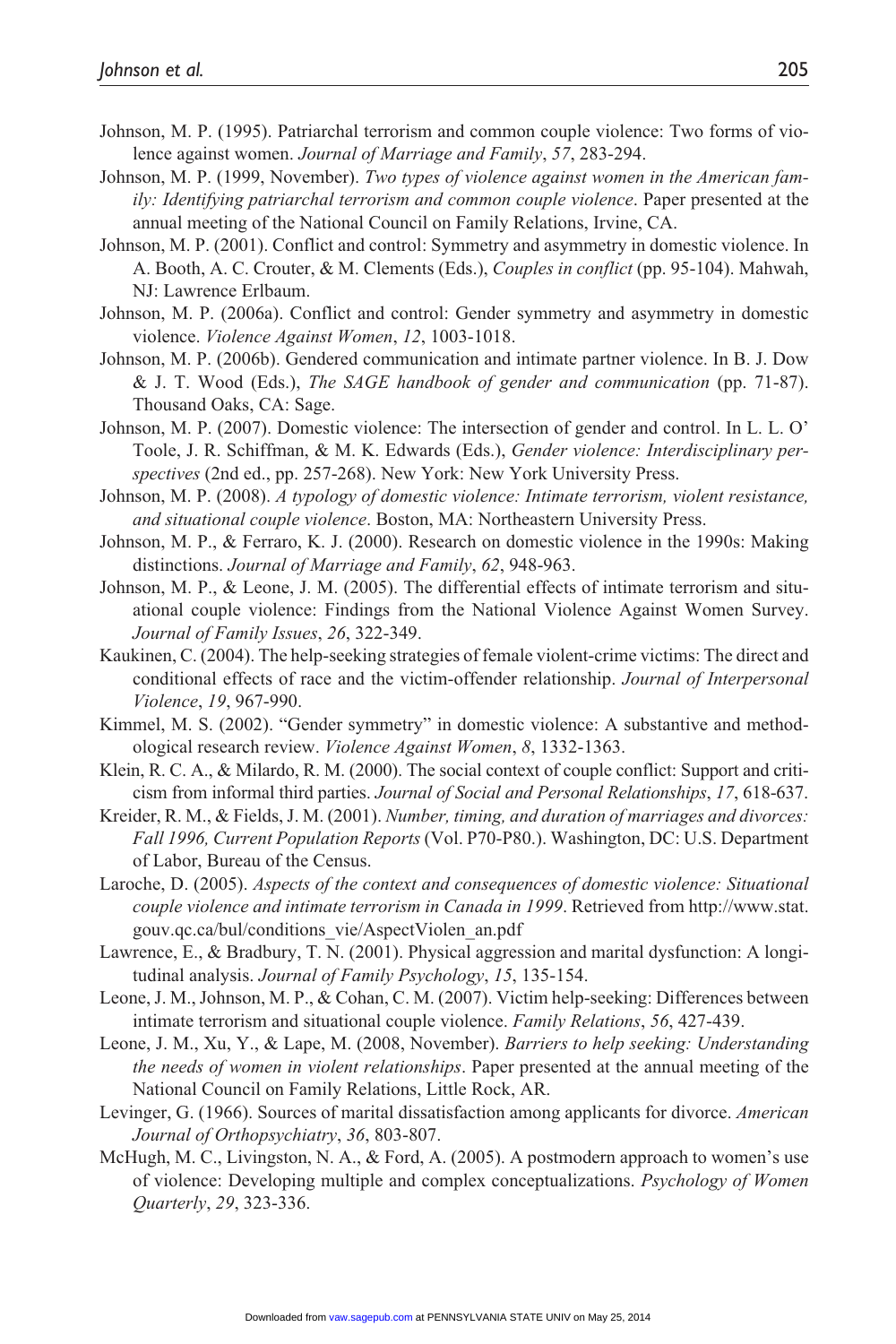- Morse, B. J. (1995). Beyond the Conflict Tactics Scale: Assessing gender differences in partner violence. *Violence and Victims*, *10*, 251-272.
- Risman, B. (2004). Gender as a social structure: Theory wrestling with activism. *Gender & Society*, *18*, 429-450.
- Rogge, R. D., & Bradbury, T. N. (1999). Till violence does us part: The differing roles of communication and aggression in predicting adverse marital outcomes. *Journal of Consulting and Clinical Psychology*, *67*, 340-351.
- Steinmetz, S. K. (1977-1978). The battered husband syndrome. *Victimology*, *2*, 499-509.
- Stets, J. E., & Straus, M. A. (1990). Gender differences in reporting marital violence and its medical and psychological consequences. In M. A. Straus & R. J. Gelles (Eds.), *Physical violence in American families: Risk factors and adaptation to violence in 8,145 families* (pp. 151-165). New Brunswick, NJ: Transaction Press.
- Straus, M. A. (1990a). The Conflict Tactics Scales and its critics: An evaluation and new data on validity and reliability. In M. A. Straus & R. J. Gelles (Eds.), *Physical violence in American families: Risk factors and adaptations to violence in 8,145 families* (pp. 49-73). New Brunswick, NJ: Transaction Press.
- Straus, M. A. (1990b). Measuring intrafamily conflict and violence: The Conflict Tactics (CT) Scales. In M. A. Straus & R. J. Gelles (Eds.), *Physical violence in American families: Risk factors and adaptations to violence in 8,145 families* (pp. 29-47). New Brunswick, NJ: Transaction Press.
- Straus, M. A. (1999). The controversy over domestic violence by women: A methodological, theoretical, and sociology of science analysis. In X. B. Arriaga & S. Oskamp (Eds.), *Violence in intimate relationships* (pp. 17-44). Thousand Oaks, CA: Sage.
- Sugarman, D. B., & Frankel, S. L. (1996). Patriarchal ideology and wife-assault: A meta-analytic review. *Journal of Family Violence*, *11*, 13-40.
- Swan, S. C., Gambone, L. J., Caldwell, J. E., Sullivan, T. P., & Snow, D. L. (2008). A review of research on women's use of violence with male intimate partners. *Violence and Victims*, *23*, 301-314.
- Swan, S. C., & Snow, D. L. (2002). A typology of women's use of violence in intimate relationships. *Violence Against Women*, *8*, 286-319.
- Tjaden, P., & Thoennes, N. (1999). *Extent, nature, and consequences of intimate partner violence: Findings from the National Violence Against Women Survey*. Washington, DC: National Institute of Justice/Centers for Disease Control and Prevention.
- Tjaden, P., & Thoennes, N. (2000a). *Extent, nature, and consequences of intimate partner violence: Findings from the National Violence Against Women Survey*. Washington, DC: National Institute of Justice.
- Tjaden, P., & Thoennes, N. (2000b). Prevalence and consequences of male-to-female and female-to-male intimate partner violence as measured by the National Violence Against Women Survey. *Violence Against Women*, *6*, 142-161.
- Tolman, R. M. (1989). The development of a measure of psychological maltreatment of women by their male partners. *Violence and Victims*, *4*, 159-177.
- Yllö, K., & Bograd, M. (Eds.). (1988). *Feminist perspectives on wife abuse*. Newbury Park, CA: Sage.

#### **Author Biographies**

**Michael P. Johnson** is an emeritus professor of sociology, women's studies, and African and African American studies at the Pennsylvania State University. His current research focuses on